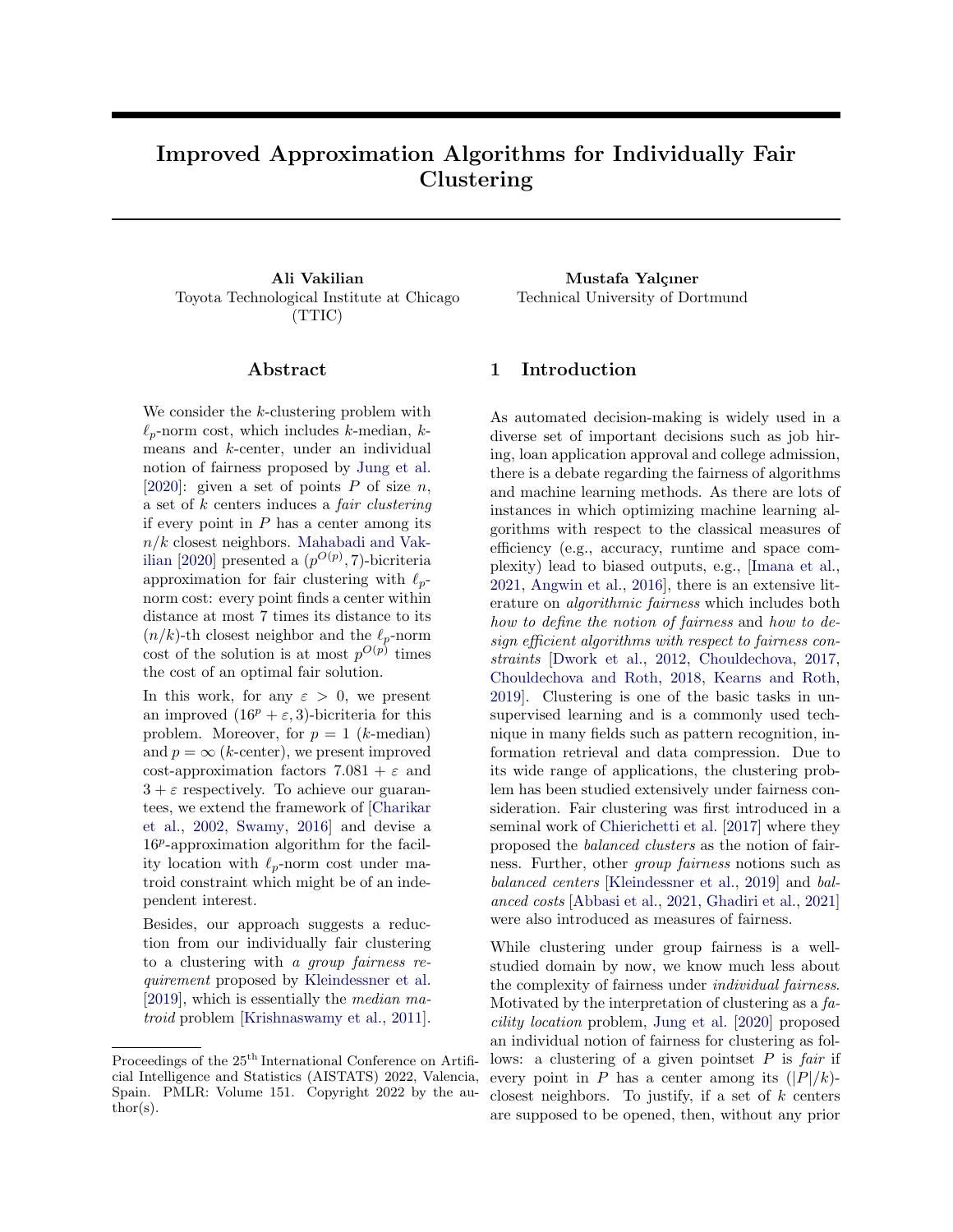knowledge, each point (or client) will expect to find a center among  $1/k$  fraction of points that are closest to it. This is in particular a reasonable expectation in many scenarios. For example, people living in areas with different densities have different expectations for a "reasonably close distance". So, while in an urban area of a major city it is reasonable for a resident to find a grocery store within a mile of her home, it is a less reasonable expectation for someone who lives in a low-density rural area. [Jung](#page-9-0) [et al.](#page-9-0) [\[2020\]](#page-9-0) proves that it is NP-hard to find a fair clustering and proposed an algorithm that returns a 2-approximate fair clustering in any metric space each point has a center at distance at most twice the distance to its  $(|P|/k)$ -closest neighbor.<sup>[1](#page-1-0)</sup>

Recently, [Mahabadi and Vakilian](#page-9-1) [\[2020\]](#page-9-1) extended this notion of fairness and studied the common center-based clustering objective functions such as k-median, k-means and k-center under this individual notion of fairness. In particular, [\[Mahabadi and](#page-9-1) [Vakilian,](#page-9-1) [2020\]](#page-9-1) showed that a local search type algorithm achieves a bicriteria approximation guarantee for the aforementioned clustering problem with individual fairness. More generally, they considered the  $\alpha$ -fair k-clustering with  $\ell_p$ -norm cost,  $\min_{C \subseteq P} \sum_{v \in P} d(v, C)^p$ , and proved that a local search algorithm with swaps of size at most 4 finds a  $(p^{O(p)}, 7)$ -bicriteria approximate solution: every point has a center at distance at most 7 times its "desired distance" and the  $\ell_p$ -clustering cost of the solution is at most  $p^{O(p)}$  times the optimal fair kclustering (refer to Section [3](#page-3-0) for more details). Given a pointset of size *n* and a fairness parameter  $\alpha \geq 1$ , for every point v, the *desired distance* of v is  $\alpha$  times its fair radius where the fair radius is the distance of the  $(n/k)$ -th closest neighbor of v in the pointset.

#### 1.1 Our Contributions

In this paper, we study the problem of  $\alpha$ -fair kclustering with  $\ell_p$ -norm cost function and improve upon both fairness and cost approximation factors of the  $(p^{O(p)}, 7)$ -bicriteria approximation of [\[Mahabadi](#page-9-1) [and Vakilian,](#page-9-1) [2020\]](#page-9-1) significantly. In particular, our result improves upon the  $(O(\log n), 7)$ -bicriteria approximation of fair k-center clustering and achieves a  $(O(1), 3)$ -bicriteria approximation.

Result 1 (restatement of Theorem [3.4\)](#page-4-0) For any  $\varepsilon > 0$ ,  $\alpha \geq 1$  and  $p > 1$ , there exists a  $(16^p + \varepsilon, 3)$ -bicriteria approximation algorithm for  $\alpha$ -fair k-clustering with  $\ell_p$ -norm cost. Moreover, for  $p = 1$ , which denotes the  $\alpha$ -fair k-median problem, there exists a  $(7.081 + \epsilon, 3)$ -bicriteria approximation algorithm.

We remark that for fair k-median, our result improves upon the (84, 7)-bicriteria approximation of [Mahabadi and Vakilian](#page-9-1) [\[2020\]](#page-9-1).

To achieve our approximation guarantees, we design an  $e^{O(p)}$ -approximation for the problem of facility location with  $\ell_p$ -norm cost under matroid constraint. This is a natural generalization of the wellknown facility location problem under matroid constraint [\[Krishnaswamy et al.,](#page-9-4) [2011,](#page-9-4) [Swamy,](#page-9-2) [2016\]](#page-9-2) which includes the *matroid median* problem as its special case. Our approach extends the algorithm of [Swamy](#page-9-2) [\[2016\]](#page-9-2) where we show that a careful modification of the analysis obtains the desired approximation guarantee for the more general problem of facility location with  $\ell_p$ -norm cost. We remark that for the case of k-median  $(p = 1)$ , we can instead employ the best-known bound for matroid-median by [Krishnaswamy et al.](#page-9-11) [\[2018\]](#page-9-11) and get  $(7.081 + \epsilon)$ approximation.

Result 2 (restatement of Theorem [A.23\)](#page-20-0) For any  $p \in [1, \infty)$ , there exists a 16<sup>p</sup>-approximation algorithm for the facility location problem with  $\ell_p$ -norm cost under matroid constraint.

Besides our theoretical contributions, our approach essentially draws an interesting connection between the individual fairness and the group fairness notion with balanced centers. In particular, we show that a "density-based" decomposition of the points introduces a set of groups such that a balanced representation of them in the centers guarantees a fair solution w.r.t. the individual fairness notions considered in this paper. This observation could be of an independent interest as to the best of our knowledge is the first to connect two different notions of fairness that have been introduced for the clustering problem. Besides, the connection between our notion of individual fairness and the notion of group fairness with balanced centers has led to an improved algorithm for the fair k-center problem—we show a (3, 3)-bicriteria approximation for  $\alpha$ -fair k-center problem. Unlike our main approach, this result only holds for the k-center problem and crucially relies on properties of k-center objective function and a recent 3-approximation algorithm for k-center with balanced center [\[Jones et al.,](#page-9-12) [2020\]](#page-9-12).

Result 3 (restatement of Theorem [3.12\)](#page-7-0) For any  $\varepsilon > 0$  and  $\alpha \geq 1$ , there exists a  $(3,3)$ -bicriteria approximation algorithm for  $\alpha$ -fair k-center.

<span id="page-1-0"></span> ${}^{1}$ Here, we assume that each point is the (first) closest neighbor to itself.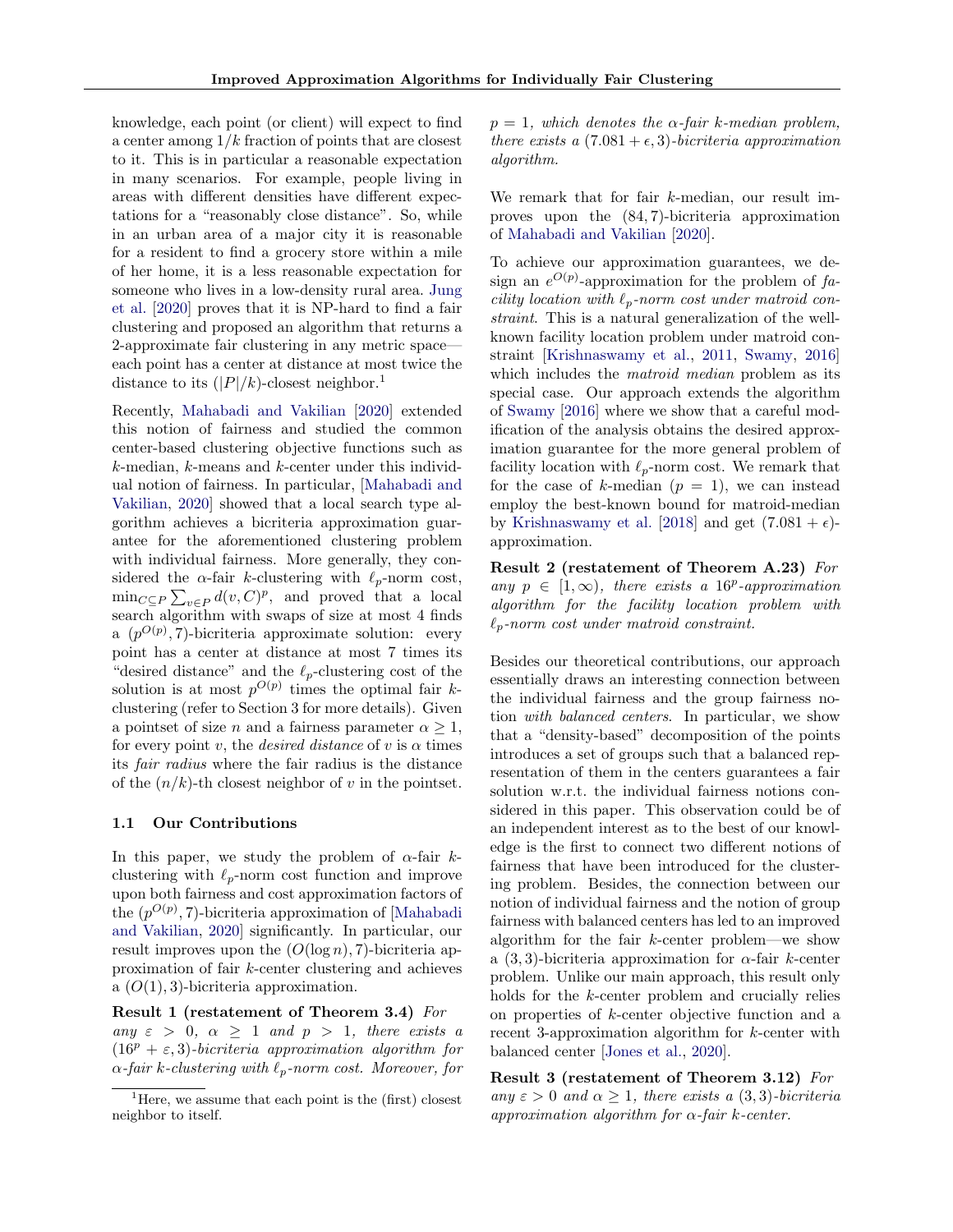#### 1.2 Other Related Work

Clustering with group fairness constraint. [Chierichetti et al.](#page-8-2) [\[2017\]](#page-8-2) introduced the first notion of fair clustering with balanced clusters: given a set of points coming from two distinct groups, the goal is to find a minimum cost clustering with proportionally balanced clusters. Their approach, which is based on a technique called fairlet decomposition, achieves constant factor approximations for fair kcenter and k-median. Since then, several variants of clustering w.r.t. a notion of group fairness have been studied.

- With balanced clusters. This is the first and the most well-studied notion of fair clustering. In a series of work, this setting has been extended to address general  $\ell_p$ -norm cost function, multiple groups, relaxed balanced requirements (with both upper and lower bound on ratio of each class in any cluster) and scalability issues [\[Chierichetti](#page-8-2) [et al.,](#page-8-2) [2017,](#page-8-2) [Backurs et al.,](#page-8-4) [2019,](#page-8-4) [Bera et al.,](#page-8-5) [2019,](#page-8-5) [Bercea et al.,](#page-8-6) [2019,](#page-8-6) [Ahmadian et al.,](#page-8-7) [2019,](#page-8-7) [Schmidt et al.,](#page-9-13) [2019,](#page-9-13) [Huang et al.,](#page-9-14) [2019\]](#page-9-14).
- With balanced centers. Another notion of group fairness, proposed by [Kleindessner et al.](#page-9-3) [\[2019\]](#page-9-3), aims to minimize the k-center cost function and guarantee a fair representation of groups in the selected centers. Their notion is essentially k-center under partition matroid constraint. As mentioned earlier in the paper, our approach studies a generalization of this problem, facility location with  $\ell_p$ -norm cost under matroid constraint, as a subroutine. Recently, [Jones et al.](#page-9-12) [\[2020\]](#page-9-12) designed a 3-approximation algorithm for the fair k-center with balanced centers that runs in time  $O(nk)$ . We remark that other clustering objective functions, in particular k-median, have been studied extensively under the partition matroid constraint, and more generally matroid constraint too [\[Hajiaghayi et al.,](#page-9-15) [2010,](#page-9-15) [Krishnaswamy et al.,](#page-9-4) [2011,](#page-9-4) [Charikar and Li,](#page-8-8) [2012,](#page-8-8) [Chen et al.,](#page-8-9) [2016,](#page-8-9) [Swamy,](#page-9-2) [2016,](#page-9-2) [Krishnaswamy et al.,](#page-9-11) [2018\]](#page-9-11). A similar notion has been studied for the related nearest neighbor problem [\[Har-Peled and Mahabadi,](#page-9-16) [2019,](#page-9-16) Aumüller et al., [2020,](#page-8-10) [2021\]](#page-8-11).
- With balanced cost. Recently, [Abbasi et al.](#page-8-3) [\[2021\]](#page-8-3), [Ghadiri et al.](#page-9-10) [\[2021\]](#page-9-10) independently proposed a notion of fair clustering, called socially fair clustering, in which the goal is to minimize the maximum cost that any group in the input pointset incurs. [Makarychev and Vakilian](#page-9-17) [\[2021\]](#page-9-17) designed an algorithm that improves upon

the  $O(\ell)$ -approximation of [\[Abbasi et al.,](#page-8-3) [2021,](#page-8-3) [Ghadiri et al.,](#page-9-10)  $2021$  for socially fair  $k$ -means and k-median and achieves  $O(\log \ell / \log \log \ell)$ approximation where  $\ell$  denotes the number of different groups in the input. The objective of socially fair clustering was previously studied in the context of robust clustering [\[Anthony et al.,](#page-8-12) [2010\]](#page-8-12). In this notion of robust algorithms, a set  $\mathcal S$  of possible input scenarios are provided in the input and the goal is to output a solution which is simultaneously "good" for all scenarios. [Anthony et al.](#page-8-12) [\[2010\]](#page-8-12) gave an  $O(\log n + \log \ell)$ -approximation for robust k-median and a set of related problems in this model on an n-point metric space. Moreover, [Bhattacharya et al.](#page-8-13) [\[2014\]](#page-8-13) showed that it hard to approximate robust  $k$ -median by a factor better than  $\Omega(\log \ell / \log \log \ell)$  unless NP  $\subseteq$  $\bigcap_{\delta>0}$  DTIME $(2^{n^{\delta}})$  which essentially shows that the approximation guarantee of [Makarychev and](#page-9-17) [Vakilian](#page-9-17)  $[2021]$  for socially fair k-median is tight up to a constant factor. Very recently, Chlamtáč [et al.](#page-9-18) [\[2022\]](#page-9-18) studied a more general notion of  $(p, q)$ fair clustering which captures socially fair clustering as a special case and its objective smoothly interpolates between the objectives of  $k$ -clustering with  $\ell_p$ -cost and socially fair clustering with  $\ell_p$ cost.

Inspired by the recent work on the fair allocation of public resources, [Chen et al.](#page-8-14) [\[2019\]](#page-8-14) introduced a notion of fair k-clustering as follows. Given a set of n points in a metric space, a set of  $k$  centers  $C$  is fair if no subset of  $n/k$  points  $M \subset P$  have the incentive to assign themselves to a center outside  $C$ ; there is no point  $c'$  outside  $C$  such that the distance of all points in  $M$  to  $c'$  is smaller than their distance to C. [Chen et al.](#page-8-14) [\[2019\]](#page-8-14), [Micha and Shah](#page-9-19) [\[2020\]](#page-9-19) devised approximation algorithms for several variants of this notion of fair clustering.

Clustering with individual fairness constraint. [Kleindessner et al.](#page-9-20) [\[2020\]](#page-9-20) studied a different individual notion of fairness in which a point is treated fairly, if its cluster is "stable"—the average distance of the point to its own cluster is not larger than the average distance of the point to the points of any other cluster. They proved that in a general metric, even deciding whether such a fair 2 clustering exists is NP-hard. Further, they showed that such fair clustering exists in one dimensional space for any values of  $k$ .

[Anderson et al.](#page-8-15) [\[2020\]](#page-8-15) proposed a distributional individual fairness for  $\ell_p$ -norm clustering where each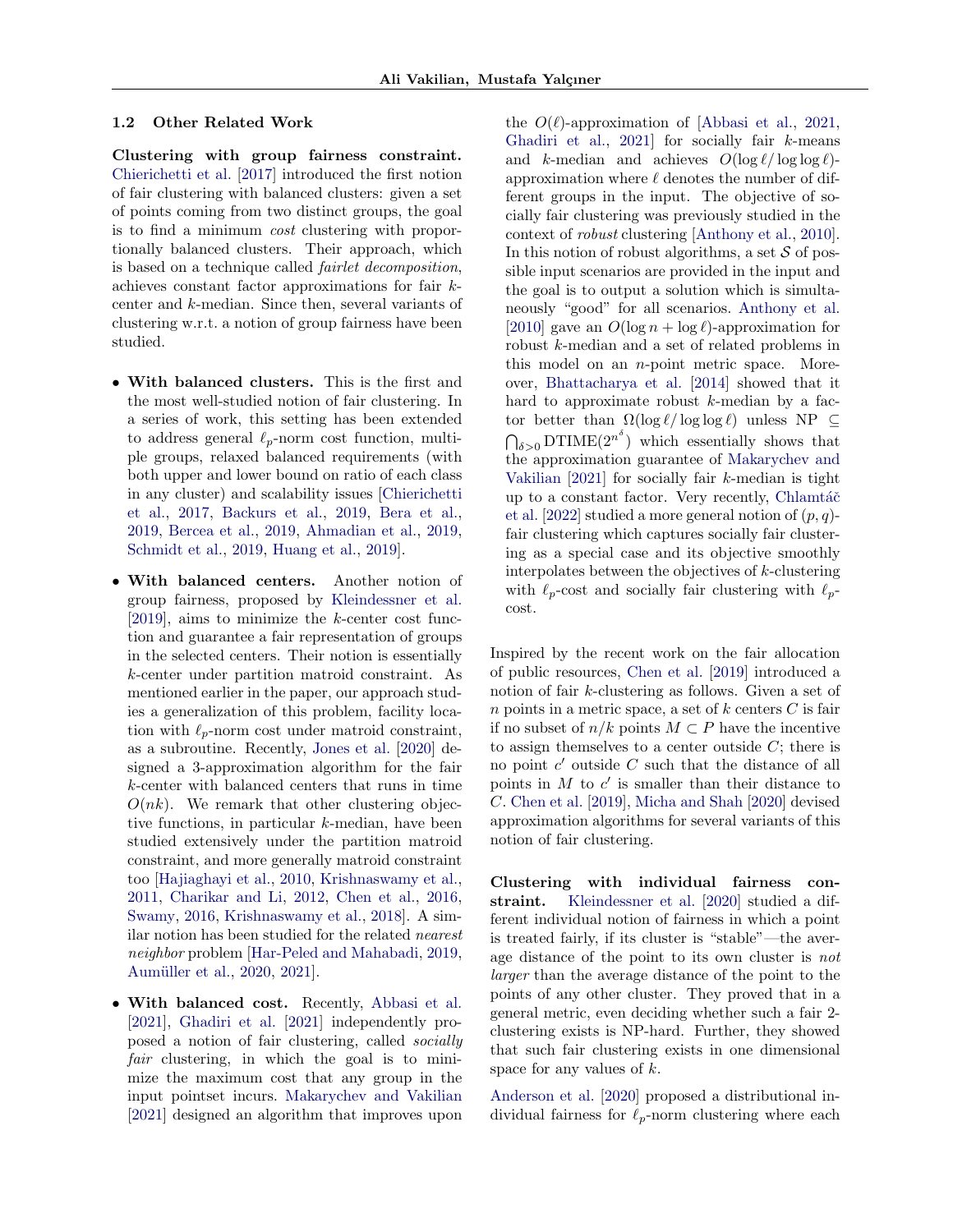point has to be mapped to a selected set of centers according to a probability distribution over the centers and then the goal is to minimize the expected  $\ell_p$ -norm clustering cost while ensuring that "similar" points have "similar" distributional assignments to the centers.

Recently, [Brubach et al.](#page-8-16) [\[2020,](#page-8-16) [2021\]](#page-8-17) studied a pairwise notion of fairness for clustering which at highlevel requires that the probability two points become separated be bounded by an increasing function of their pairwise distance.

Connections to priority k-center. The proposed notion of individual fairness by [Jung et al.](#page-9-0) [\[2020\]](#page-9-0) which we consider in this paper was also studied in different contexts such as priority clustering (or clustering with usage weights)  $[P$ lesník, [1987\]](#page-9-21) and metric embedding [\[Chan et al.,](#page-8-18) [2006,](#page-8-18) [Charikar](#page-8-19) [et al.,](#page-8-19) [2010\]](#page-8-19). We remark that all of theses results imply a 2-approximation algorithm for fair clustering. However, as in the work of [Jung et al.](#page-9-0) [\[2020\]](#page-9-0), all these result only find an approximately fair clustering and does not minimize any global clustering cost functions such as  $k$ -center,  $k$ -median and  $k$ -means.

Parallel and independent to this work, [Chakrabarty](#page-8-20) [and Negahbani](#page-8-20) [\[2021\]](#page-8-20) presented a  $(8, 2^{1+2/p})$ biceriteria approximation algorithm for the individually fair k-clustering with  $\ell_p$ -norm cost problem. In particular, their approach achieves  $(8, 8)$ ,  $(8, 4)$  and  $(8, 2 + \varepsilon)$  (for arbitrarily small values of  $\varepsilon$ ) for fair k-median, fair k-means and fair k-center. Table [1](#page-4-1) provides an overview of the existing results.

Better bounds for fair k-median objective. As mentioned, we can employ the improved result of [Krishnaswamy et al.](#page-9-11)  $[2018]$  and obtain  $(7.081 +$  $\varepsilon$ , 3)-approximation for fair k-median which strictly improves the recent bounds of [\[Chakrabarty and Ne](#page-8-20)[gahbani,](#page-8-20) [2021\]](#page-8-20). Another improved bound related to matroid k-median is the recent result of [Gupta et al.](#page-9-22) [\[2021\]](#page-9-22). However, we cannot apply [\[Gupta et al.,](#page-9-22) [2021\]](#page-9-22) (in a black-box manner) and get a better approximation factor. For our application (i.e., in our partition matroids, we may have  $\Theta(k)$  parts) their algorithms only guarantee a pseudo-approximation guarantee—which assign fractional values to  $O(k)$ facilities/centers—with approximation ratio 6.387 +  $\varepsilon$ . So, while via some pre- and post-processing they can derive a true  $6.387$ -approximation for  $k$ -median with knapsack constraint and k-median with outliers from their pseudo-approximation, their approach does not imply such approximation algorithms for the general setting with  $\Theta(k)$  knapsack constraints which we need for the case of k-median with the partition matroid constraint.

### 2 Preliminaries

Definition 2.1 A distance function d satisfies the  $\alpha$ -approximate triangle inequality over a set of points P, if  $\forall u, v, w \in P$ ,  $d(u, w) \leq \alpha \cdot (d(u, v) + d(v, w))$ 

<span id="page-3-3"></span>**Observation 2.2** Let  $(P,d)$  be a metric space. Then,

1. For any  $\lambda > 0, p \ge 1$ , The distance function  $d(\cdot, \cdot)^p$  satisfies

<span id="page-3-1"></span>
$$
d(u, v)^p \le (1 + \lambda)^{p-1} d(u, w)^p
$$

$$
+ \left(\frac{(1 + \lambda)}{\lambda}\right)^{p-1} d(w, v)^p. \tag{1}
$$

In particular, for  $p \geq 1$ , the function  $d(\cdot, \cdot)^p$  satisfies the  $\alpha_p$ -approximate triangle inequality for  $\alpha_p = 2^{p-1}.$ 

2. For any  $\lambda > 0, p \ge 1$ , The distance function  $d(\cdot, \cdot)^p$  satisfies

<span id="page-3-2"></span>
$$
d(u, v)^p \le 3^{p-1} \cdot (d(u, w)^p + d(w, z)^p + d(z, v)^p). \tag{2}
$$

Proof: Note that Eq. [\(1\)](#page-3-1) holds using Lemma [B.1](#page-20-1) and the fact that  $d(u, v) \leq d(u, w) + d(w, v)$ . Furthermore, by setting  $\lambda = 1, d(\cdot, \cdot)^p$  satisfies the  $\alpha_p$ approximate triangle inequality for  $\alpha_p = 2^{p-1}$ .

Next, to prove the second inequality, Eq. [\(2\)](#page-3-2), note that  $d(u, v) \leq d(u, w) + d(w, z) + d(z, v)$ . Then, by an application of Lemma [B.1](#page-20-1) with  $\lambda = 2$ , we get Eq. [\(2\)](#page-3-2).

# <span id="page-3-0"></span>3 A Reduction from Fair Clustering to Facility Location Under Matroid Constraint

In this section, we provide a reduction from our fair clustering problem to the problem of facility location under matroid constraint. We use  $P$  to denote the set of points in the input. We use  $C \subseteq P$  to denote the subset of points that serve as centers. Throughout the paper, we consider the general  $\ell_p$ -norm cost function which is defined as bellow:

$$
cost(P, C; p) := \sum_{v \in P} d(v, C)^p,
$$
 (3)

where  $d(v, C)$  denotes the distance of v to its closest center in C, i.e.  $d(v, C) := \min_{c \in C} d(v, c)$ . This cost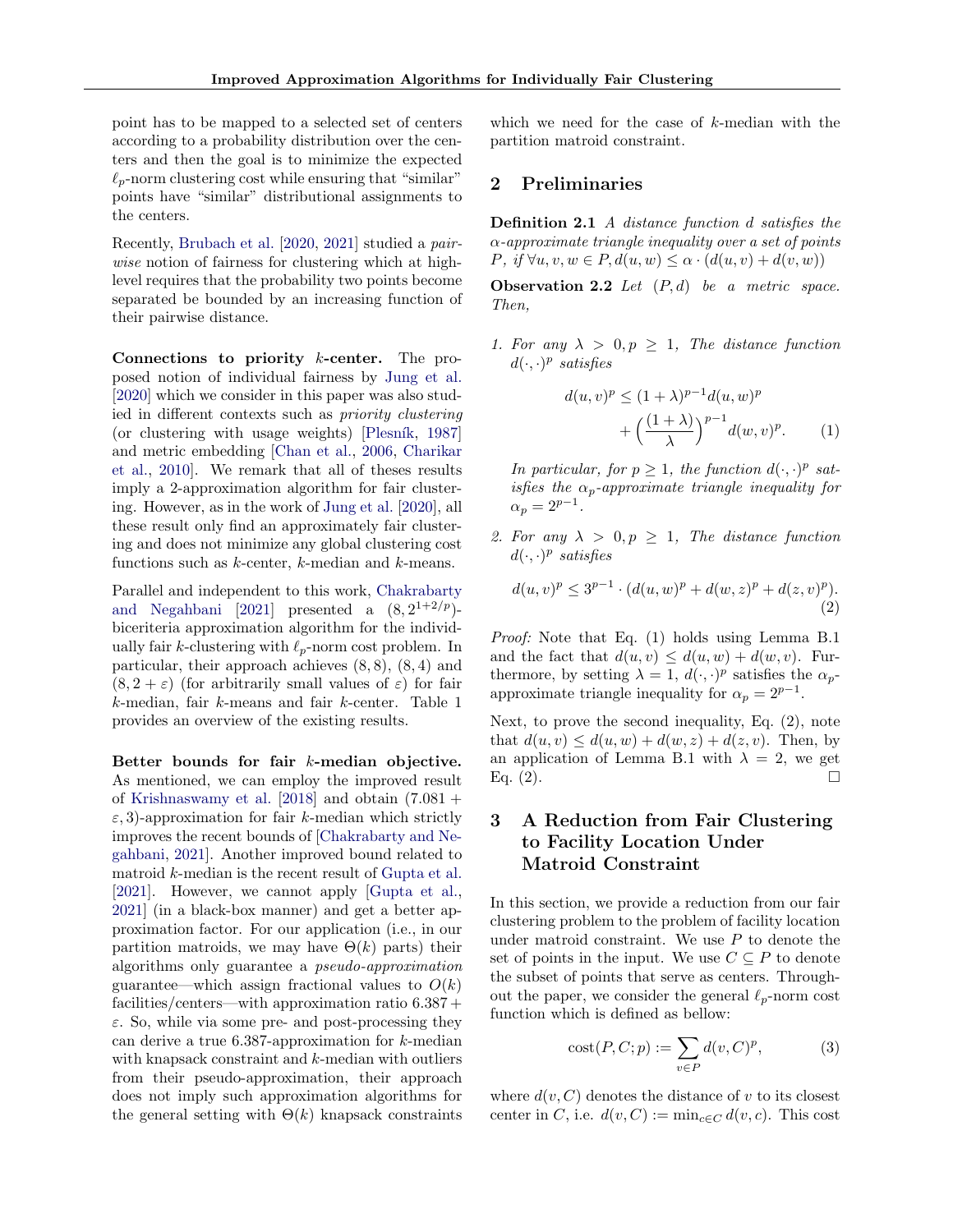|                                  | $k$ -median           |          | $k$ -means                 |          | $k$ -center       |          |
|----------------------------------|-----------------------|----------|----------------------------|----------|-------------------|----------|
|                                  | Cost                  | Fairness | Cost                       | Fairness | Cost              | Fairness |
| Mahabadi and Vakilian [2020]     | 84                    |          | O(1)                       |          | $O(\log n)$       |          |
| Chakrabarty and Negahbani [2021] |                       |          |                            |          | $2+\varepsilon$   |          |
| Ours                             | $7.081 + \varepsilon$ |          | $3 \quad 16 + \varepsilon$ |          | $3 + \varepsilon$ | 3        |

<span id="page-4-1"></span>Table 1: Comparison of the results, where  $\varepsilon > 0$  is an arbitrarily small constant.

function generalizes the cost functions corresponding to k-median  $(p = 1)$ , k-means  $(p = 2)$  and k-center  $(p = \infty)^2$  $(p = \infty)^2$ .

Next, we set up some notations to formally define the notion of fairness we consider in this paper. For every point  $v \in P$ , we use  $B(v,r) := \{u \in P :$  $d(v, u) \leq r$  to denote the subset of all points in P that are at distance at most  $r$  from  $v$  and call it the ball around  $v$  with radius  $r$ .

**Definition 3.1 (fair radius)** Let P be a set of points of size n in a metric space  $(X,d)$  and let  $\ell \in [n]$  be a parameter. For every point  $v \in P$ , we define the fair radius  $r_{\ell}(v)$  to be the minimum distance r such that  $|B(v, r)| \ge n/\ell$ . When  $\ell = k$ , we drop the subscript and use  $r(\cdot)$  to denote  $r_k(\cdot)$ .

Here, we consider a more general variant of the problem studied by [Mahabadi and Vakilian](#page-9-1) [\[2020\]](#page-9-1) as follows.

Definition 3.2 ( $\alpha$ -fair k-clustering) Let P be a set of points of size n in a metric space  $(X, d)$ . A set of k centers C is  $\alpha$ -fair, if for every point  $x \in P$ ,  $d(x, C) \leq \alpha r_k(x)$ .

Note that since even deciding whether a given set of points P has a fair clustering or not is NP-hard [Jung](#page-9-0) [et al.](#page-9-0) [\[2020\]](#page-9-0) (i.e.,  $\alpha = 1$ ), the best we can hope for is a bicriteria approximation guarantee.

#### Definition 3.3 (bicriteria approximation)

An algorithm is a  $(\beta, \gamma)$ -bicriteria approximation for  $\alpha$ -fair k-clustering w.r.t. a given  $\ell_p$ -norm cost function if for any set of points P in the metric space  $(X, d)$  the solution SOL returned by the algorithm on P satisfies the following properties:

1.  $cost(P, SOL; p) \leq \beta \cdot cost(P, OPT; p)$  where OPT denotes the optimal set of k centers for  $\alpha$ -fair k-clustering of P w.r.t. the given  $\ell_p$ -norm cost function. In particular,  $cost(P, OPT; p) = \infty$  if an  $\alpha$ -fair k-clustering does not exist for P.

#### 2. SOL is a  $(\gamma \cdot \alpha)$ -fair k-clustering of P.

<span id="page-4-0"></span>Our main technical contribution is the following.

**Theorem 3.4** For any  $\varepsilon > 0$ ,  $\alpha \ge 1$  and  $p > 1$ , there exists a polynomial time algorithm that computes a  $(16^p + \varepsilon, 3)$ -bicriteria approximate solution for  $\alpha$ -fair k-clustering with  $\ell_p$ -norm cost. Moreover, for  $p = 1$ , which denotes the  $\alpha$ -fair k-median problem, there exists a  $(7.081 + \varepsilon, 3)$ -bicriteria approximation algorithm.

The rest of the paper is to show the above theorem. To satisfy the fairness constraint, our approach relies on the existence of a special set of regions, called critical regions.

**Definition 3.5 (critical regions)** Let P be a set of points in a metric space  $(X, d)$  and let  $\alpha$  be the desired fairness approximation. A set of balls  $\mathcal{B} =$  ${B(c_1, \alpha \cdot r(c_1)), \ldots, B(c_m, \alpha \cdot r(c_m))\}$  where  $m \leq k$ is called critical regions, if they satisfy the following properties:

- <span id="page-4-3"></span>1. For every  $x \in P : d(x, \{c_1, \ldots, c_m\}) \leq 2\alpha \cdot r(x)$
- <span id="page-4-4"></span>2. For any pair of centers  $c_i, c_j, d(c_i, c_j) > 2\alpha$ .  $\max\{r(c_i), r(c_j)\}\$ ; in other words, critical regions are disjoint.

We now provide an algorithm that given a set of points P and a fairness parameter  $\alpha$ , returns a set of critical regions. Our approach is similar to the methods proposed by [Mahabadi and Vakilian](#page-9-1) [\[2020\]](#page-9-1) which is a slight modification of the greedy approach of [\[Chan et al.,](#page-8-18) [2006,](#page-8-18) [Charikar et al.,](#page-8-19) [2010\]](#page-8-19).

**Lemma 3.6** Let  $P$  be a set of points of size  $n$  in a metric space  $(X, d)$ , let k be a positive integer and let  $\alpha$  be a parameter denoting the desired fairness guarantee. Then, Algorithm [1](#page-5-0) returns a set of at most k critical regions.

Proof: First we show that the set of centers returned by the algorithm satisfies property [\(1\)](#page-4-3) of the critical regions. For every points  $x \in P$  let  $c_x$  denote the first center added to C such that  $x \in B(c_x, \alpha \cdot r(c_x)).$ 

<span id="page-4-2"></span><sup>&</sup>lt;sup>2</sup>Note that for all  $x \in \mathbb{R}^n$ ,  $||x||_{\infty} \leq ||x||_{\log n} \leq 2 ||x||_{\infty}$ . This implies that setting  $p = \log n$ , the objective function 2-approximates the objective of k-center.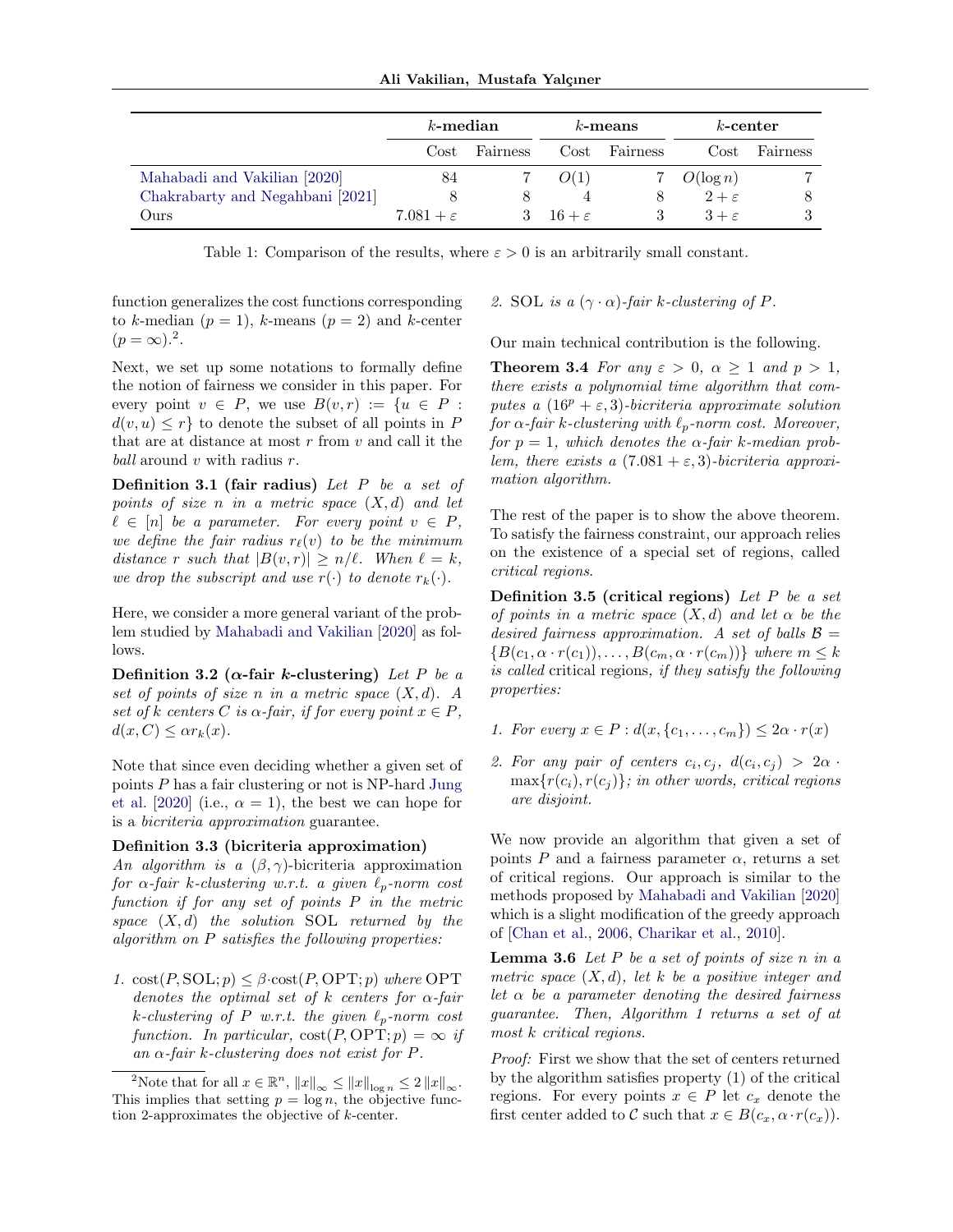<span id="page-5-0"></span>Algorithm 1 outputs a set of critical regions for given parameters  $\alpha, k$ .

- 1: Input: Fairness parameter  $\alpha$
- 2: **initialize** covered points  $Z \leftarrow \emptyset$ , centers of the selected balls  $C \leftarrow \emptyset$

3: while  $Z \neq P$  do

- <span id="page-5-1"></span>4:  $c \leftarrow \operatorname{argmin}_{x \in P \setminus Z} r(x)$
- 5:  $\mathcal{C} \leftarrow \mathcal{C} \cup \{c\}$ 6:  $Z \leftarrow Z \cup \{x \in P \setminus Z | d(x, c) \leq 2\alpha \cdot r(x)\}$
- 7: end while
- 8: return  ${B(c, \alpha r(c)) : c \in \mathcal{C}}$

Hence,  $d(x, C) \leq d(x, c_x) \leq 2\alpha \cdot r(x)$  where the last inequality follows from the fact that  $c_x$  marks x as covered.

Next, consider the iteration of the algorithm in which a center  $c$  is added to  $\mathcal{C}$ . Since  $c$  is an uncovered point, its distance to any other center c' that is already in C is more than  $2\alpha \cdot r(c)$  =  $2\alpha \cdot \max\{r(c), r(c')\}$  where the equality follows from the fact that centers are picked in a non-decreasing order of their fair radius. Hence, for any pair of centers in  $C$ , property  $(2)$  holds.

Finally, by property  $(2)$ , balls of radius  $r(.)$  around the centers present in  $\mathcal C$  are disjoint. Moreover, by the definition of fair radius, each of the balls  ${B(c, r(c))}_{c \in \mathcal{C}}$  contains at least  $n/k$  points. Hence, the number of critical regions is at most  $k$ .  $\Box$ 

As shown in [\[Mahabadi and Vakilian,](#page-9-1) [2020\]](#page-9-1), the benefit of a set of critical regions is that it reduces the problem of finding an  $\alpha$ -fair clustering to a clustering problem with lower bound requirements, i.e., at least one center must be selected from each critical region. We say that a set of cluster centers  $C$  is feasible w.r.t. a set of critical regions  $\mathcal{B}$ , if for every ball  $B \in \mathcal{B}$ ,  $|C \cap B| > 0$ .

<span id="page-5-2"></span>**Lemma 3.7** Let  $\mathcal{B} = \{B(c_1, \alpha \cdot r(c_1)), \ldots, B(c_m, \alpha \cdot r(c_m))\}$  $r(c_m)$ } be a set of critical areas obtained from Al-gorithm [1](#page-5-0) for a set of points  $P$  with parameters  $k$ and  $\alpha$ . Then, any set of centers S that is feasible w.r.t.  $\beta$  is  $(3\alpha)$ -fair.

Proof: Let S be a set of cluster centers that is feasible w.r.t. B. For every point  $x \in P$  let  $c_x$  denote the first center picked by Algorithm [1](#page-5-0) such that  $x \in B(c_x, \alpha \cdot r(c_x))$ . Moreover, let  $s_x$  denote the center in S such that  $s_x \in B(c_x, \alpha \cdot r(c_x))$ . Then, for any point  $x \in P$ :

$$
d(x, s_x) \le d(x, c_x) + d(c_x, s_x)
$$
  
\n
$$
\le 2\alpha \cdot r(x) + d(c_x, s_x)
$$
  
\n
$$
\le 2\alpha \cdot r(x) + \alpha \cdot r(c_x)
$$
  
\n
$$
\le 3\alpha \cdot r(x),
$$

where the first inequality follows from the triangle inequality, the second inequality follows from the property [\(1\)](#page-4-3) of critical regions, the third inequality follows since  $s_x \in B(c_x, \alpha \cdot r(c_x))$  and the last inequality follows since centers are added in a nondecreasing order of their fair radius in line [4](#page-5-1) of Al-gorithm [1;](#page-5-0)  $r(c_x) \leq r(x)$ .

Facility location under matroid constraint. Now we formally define the facility location problem with  $\ell_p$ -norm cost under matroid constraint to which we reduce the problem of fair clustering with  $\ell_p$ -norm cost. We remark that for our application, it suffices to solve the facility location under *partition* matroid constraint.

In facility location with  $\ell_p$ -norm cost, we are given a set of facilities  $\mathcal F$  and a set of clients  $\mathcal D$  where each facility u has an opening cost of  $f(u)$  and each client v is assigned with a weight (or demand)  $w(v)$ . The cost of assigning one unit of weight (or demand) of client v to facility u is  $d(v, u)^p$ . Furthermore, we are given a matroid  $\mathcal{M} = (\mathcal{F}, \mathcal{I})$ . Then the goal is to choose a set of facilities  $F$  that forms an independent set in  $M$  and minimizes the total facility opening and client assignment cost. Formally,

$$
\operatorname{argmin}_{F \in \mathcal{I}} \sum_{u \in F} f(u) + \sum_{v \in \mathcal{D}} w(v) \cdot d(v, \mathcal{F})^p \qquad (4)
$$

Next, we show a reduction from the  $\alpha$ -fair kclustering problem to the facility location problem under matroid constraint. Then, in Section [A,](#page-10-0) we generalize the result of [Swamy](#page-9-2) [\[2016\]](#page-9-2) and devise an approximation algorithm for facility location with  $\ell_p$ -norm cost under matroid constraint.

<span id="page-5-3"></span>Reduction to facility location under matroid constraint. Consider an instance of  $\alpha$ -fair kclustering on a set of points  $P$ . Let  $\beta$  be the set of critical regions of P with parameters k and  $\alpha$ constructed via Algorithm [1.](#page-5-0) Then, given an instance of  $\alpha$ -fair k-clustering, Algorithm [2](#page-6-0) constructs an instance of facility location problem under matroid constraint. Before stating the main reduction, we show that the distance function  $d'$  constructed in Algorithm [2](#page-6-0) is a metric distance.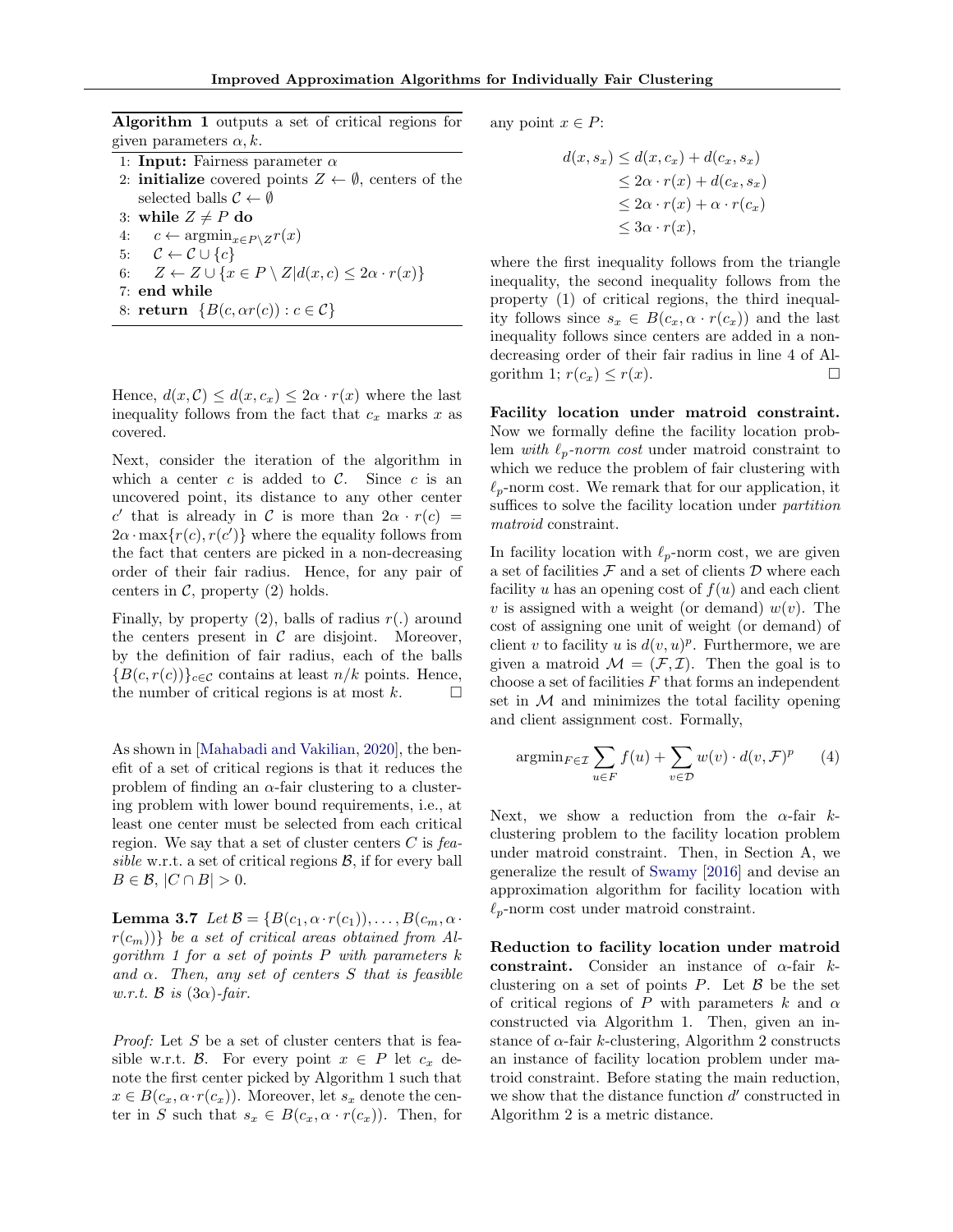**Lemma 3.8** The distance function  $d' : (\mathcal{F} \cup \mathcal{M}) \times$  $(\mathcal{F} \cup \mathcal{M}) \to \mathbb{R}^+$  as constructed in Algorithm [2](#page-6-0) constitutes a metric space.

<span id="page-6-0"></span>Algorithm 2 outputs an instance of facility location under matroid constraint corresponding to the given instance of  $\alpha$ -fair k-clustering.

- 1: **Input:** set of points  $P$ , target number of centers k, fairness parameter  $\alpha$ , accuracy parameter  $\varepsilon$  < 1, approximation guarantee of facility location under matroid constraint with  $\ell_p$ -norm cost  $\beta$  > 1
- 2: **compute** a set of critical regions  $\beta$  =  ${B_1, \cdots, B_m}$  ${B_1, \cdots, B_m}$  ${B_1, \cdots, B_m}$  via Algorithm 1 on  $(P, k, \alpha)$
- 3: {Construction of facilities}
- 4: let  $P_F = \{v_f \mid v \in P\}$  be a copy of P
- 5: let  $B_{F,i} = \{v_{f,i} \mid v \in B_i\}$  be a copy of  $B_i$  for all  $B_i \in \mathcal{B}$
- 6:  $\mathcal{F} \leftarrow P_F \cup (\bigcup_{B_i \in \mathcal{B}} B_{F,i})$  {F has two distinct copies of the points that belongs to a critical ball of  $\mathcal{B}.\}$
- 7:  $f(u) = 0$  for all  $u \in \mathcal{F}$
- 8: {Construction of facilities}
- 9: let  $\mathcal{D} = \{v_c \mid v \in P\}$  be a copy of  $P \{D \text{ is a}$ distinct copy of  $P.\}$
- 10:  $w(v) = 1$  for all  $v \in \mathcal{D}$
- 11: {Construction of distance function  $d'$ :  $(\mathcal{F} \cup \mathcal{D}) \times$  $(F \cup \mathcal{D}) \to \mathbb{R}^+$
- 12: let  $\delta \leftarrow \min_{x,y \in P} d(x,y)$
- 13: let  $d'(u, u) = 0$  for all  $u \in \mathcal{F} \cup \mathcal{D}$
- <span id="page-6-5"></span>14: let  $d'(v_x, u_y) = d(v, u)$  for all  $v_x, u_y \in \mathcal{F} \cup \mathcal{D}$ where  $v \neq u$
- 15: let  $d'(v_x, v_y) = \min\{(\frac{\varepsilon(n-k)}{\beta \cdot k})\}$  $\frac{n-k)}{\beta\cdot k}]^{1/p},1\}\cdot\delta$  for all  $v_x, v_y \in \mathcal{F} \cup \mathcal{D}$
- 16: {Construction of matroid  $\mathcal{M}$ }
- 17:  $M$  ← partition matroid s.t.  $|I \cap B_{F,i}| \leq 1$  for all  $i \in [m]$  and  $|I \cap P_F| \leq k - m$

18: return  $(\mathcal{F}, \mathcal{D}, d', \mathcal{M})$ 

<span id="page-6-2"></span>**Theorem 3.9** Suppose that there exists a  $\beta$ approximation algorithm for the facility location with  $\ell_p$ -norm cost under matroid constraint. Then, for any  $\varepsilon > 0$ , there exists a  $(\beta + \varepsilon, 3)$ -bicriteria approx*imation for*  $\alpha$ *-fair k-clustering with*  $\ell_p$ -norm cost.

*Proof:* Let FACILITYMATALG be a  $\beta$ -approximation algorithm for facility location with  $\ell_p$ -norm cost under matroid constraint. Consider an instance of  $\alpha$ fair k-clustering with  $\ell_p$ -norm cost on pointset P and let  $(\mathcal{F}, \mathcal{D}, d', \mathcal{M})$  be the instance of facility location constructed by Algorithm [2](#page-6-0) with input parameters  $P, k$  and  $\alpha$ . We show that the solution returned by FACILITYMATALG $(F, D, d', M)$  can be converted to a  $(\beta + \varepsilon, 3)$ -bicriteria approximation for the given instance of  $\alpha$ -fair k-clustering on P.

Let  $\mathcal{B} = \{B_1, \dots, B_m\}$  be the critical regions con-structed in Algorithm [2.](#page-6-0) Let  $SOL<sub>F</sub>$  be the solution returned by FACILITYMATALG $(F, D, d', M)$ and let OPT be an optimal solution of  $\alpha$ -fair kclustering of P. Note that since adding centers to  $SOL<sub>F</sub>$  only reduces the  $\ell_p$ -cost of the solution on  $(\mathcal{F}, \mathcal{D}, d', \mathcal{M})$ , without loss of generality we can assume that  $SOL<sub>F</sub>$  picks exactly one center from each of  $B_{F,i}$ , for  $i \in [m]$ , and exactly  $k - m$  centers from  $P_F$ . Now we construct a solution SOL of  $k$ clustering on  $P$  using the solution  $SOL<sub>F</sub>$ . We start with an initially empty set of centers SOL. For each  $B_i \in \mathcal{B}$ , let  $c_{f,i}$  denote the center in  $SOL_F \cap B_{F,i}$ . In the first step, we add the point  $c \in P$  corresponding to  $c_{f,i}$  to SOL. Next, in the second step, for each  $o_f \in SOL_F \cap P_F$ , we add the point  $o \in P$  corresponding to  $o<sub>f</sub>$  to SOL. Note that as some of these points may have already been added to SOL in the first step, the final solution has at most  $k$  distinct centers.

Fairness approximation. By the first step in the construction of SOL (from the given solution  $SOL_F$ ), for each  $i \in [m], |B_i \cap SOL| \geq 1$ . Hence, by Lemma [3.7,](#page-5-2) SOL is a  $(3\alpha)$ -fair clustering of P.

<span id="page-6-4"></span><span id="page-6-3"></span>Cost approximation. Note that by our reduction, all facility opening costs are set to zero. Next, we bound the assignment cost of points in  $P$  to their closest centers in SOL in terms of the the assignment cost of their corresponding client in  $\mathcal D$  to their closest facility in  $\mathcal F$ : if  $v \notin SOL, d'(v_c, SOL_F) = d(v, SOL);$  otherwise,  $d'(v_c, \text{SOL}_F) = \min\{(\frac{\varepsilon(n-k)}{\beta \cdot k})\}$  $\frac{n-k)}{\beta\cdot k}]^{1/p},1\} \,\cdot\, \delta \,\,\,> \,\,\,0 \,\,\,=\,\,$  $d(v, \text{SOL})$ . Hence,

<span id="page-6-1"></span>
$$
cost(P, SOL; p) \le cost(D, SOLF; p).
$$
 (5)

Next, we bound the  $\ell_p\text{-cost}$  of  $SOL_F$  on  $(\mathcal{F}, \mathcal{D}, d', \mathcal{M})$  in terms of the optimal  $\ell_p$ -cost of fair clustering P—the cost of clustering P using OPT. By the definition of  $\alpha$ -fairness, each point  $v \in P$ must have a center within distance at most  $\alpha \cdot r(v)$ . Hence, for each critical region  $B \in \mathcal{B}$ ,  $|\text{OPT} \cap B| \ge$ 1. For each  $i \in [m]$ , let  $c_{f,i} \in \mathcal{F}$  be the copy of an arbitrary center  $c_i \in \text{OPT} \cap B_i$  in the set  $B_{F,i}$ . For the remaining points in OPT, we pick their corresponding copies in the set  $P_F$ ; the corresponding facilities of type  $c_f$ . Let  $\text{OPT}_F$  denote the constructed solution for the instance  $(\mathcal{F}, \mathcal{D}, d', \mathcal{M})$ . Since  $\text{OPT}_F$ picks exactly one point from each set  $B_{F,i}$ , for  $i \in$ [m], and exactly  $k - m$  points from  $P_F$ , OPT<sub>F</sub> is a feasible solution of instance  $(\mathcal{F}, \mathcal{D}, d', \mathcal{M})$ . Moreover, since all facility opening cost are set to zero,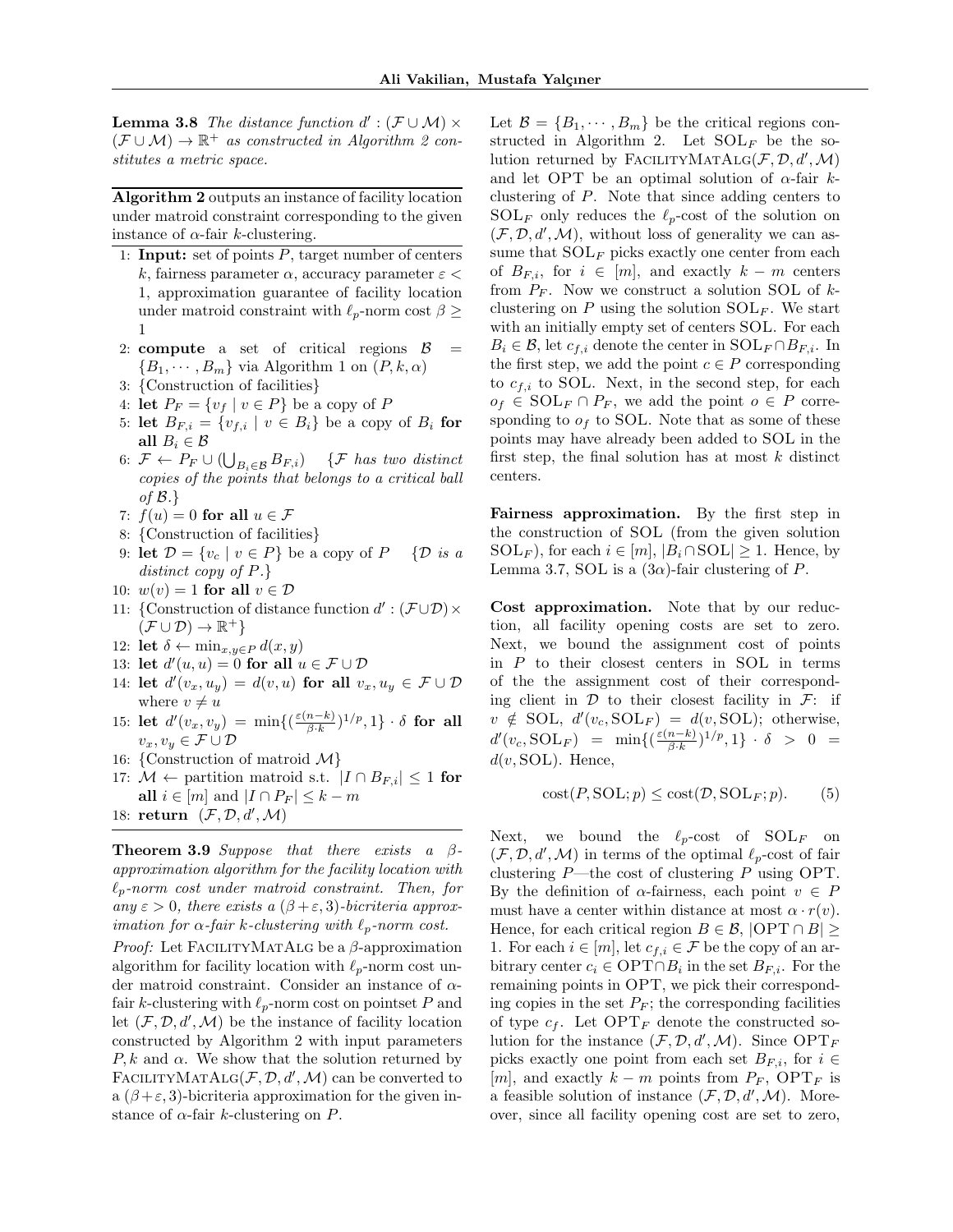the  $\ell_p$ -clustering cost of OPT on pointset P is

$$
\begin{split}\n\text{cost}(P, \text{OPT}; p) \\
&= \sum_{v \in P} d(v, \text{OPT})^p \\
&= \sum_{v \in \text{OPT}} d(v, \text{OPT})^p + \sum_{v \in P \setminus \text{OPT}} d(v, \text{OPT})^p \\
&= \sum_{v \in \text{OPT}} (d'(v_c, \text{OPT}_F)^p - (\frac{\varepsilon(n-k)}{\beta \cdot k}) \cdot \delta^p) \\
&+ \sum_{v \in P \setminus \text{OPT}} d'(v_c, \text{OPT}_F)^p \\
&\ge \sum_{v_c \in \mathcal{D}} d'(v_c, \text{OPT}_F)^p - k \cdot (\frac{\varepsilon(n-k)}{\beta \cdot k}) \cdot \delta^p \\
&= \text{cost}(\mathcal{D}, \text{OPT}_F; p) - \frac{\varepsilon}{\beta}(n-k) \cdot \delta^p \\
&\ge \text{cost}(\mathcal{D}, \text{OPT}_F; p) - \frac{\varepsilon}{\beta} \cdot \text{cost}(P, \text{OPT}; p),\n\end{split}
$$

where the last inequality holds since  $cost(P, OPT; p) \geq (n - k) \cdot \delta^p$ . Hence,

cost
$$
(D, \text{OPT}_F; p) \leq (1 + \frac{\varepsilon}{\beta})\text{cost}(P, \text{OPT}; p).
$$
 (6)

Thus,

cost
$$
(P, \text{SOL}; p) \le \text{cost}(\mathcal{D}, \text{SOL}_F; p) \ge \text{by (5)}
$$
  
 $\le \beta \cdot \text{cost}(\mathcal{D}, \text{OPT}_F; p)$   
 $\le (\beta + \varepsilon) \cdot \text{cost}(P, \text{OPT}; p). \ge \text{by (6)}$ 

In other words, the  $\ell_p$ -cost of clustering P using SOL is within a  $\beta+\varepsilon$  factor of the optimal  $\alpha\text{-fair}$ k-clustering of P.

Proof of Theorem [3.4.](#page-4-0) The proof follows from Theorem [3.9](#page-6-2) and the  $16^p$ -approximation algorithm of facility location with  $\ell_p$ -norm cost under matroid constraint for  $p > 1$  shown in Theorem [A.23.](#page-20-0)

Next, for the case with  $p = 1$ , which corresponds to k-median, we can employ the approximation guarantee of [\[Krishnaswamy et al.,](#page-9-11) [2018\]](#page-9-11) and achieve a better cost approximation factor. In this setting, the proof follows from Theorem [3.9](#page-6-2) and the 7.081-approximation algorithm of [\[Krishnaswamy](#page-9-11) [et al.,](#page-9-11) [2018\]](#page-9-11) for facility location under matroid constraint.

#### 3.1 A Simpler Reduction of Fair k-Center

Here, we show a reduction of the  $\alpha$ -fair k-center problem to the k-center problem under partition matroid constraint. Then, exploiting the 3 approximation algorithm of [Jones et al.](#page-9-12) [\[2020\]](#page-9-12), we achieve a better approximation guarantee for the  $\alpha$ fair k-center problem.

Consider an instance of  $\alpha$ -fair k-center on a pointset P. Let  $\beta$  be the set of critical regions of P with parameters  $k$  and  $\alpha$  constructed via Algorithm [1.](#page-5-0) Then, given an instance of  $\alpha$ -fair k-center, Algorithm [3](#page-7-2) constructs an instance of k-center under partition matroid constraint. Similarly to Lemma [3.8,](#page-5-3)

<span id="page-7-2"></span>Algorithm 3 outputs an instance of k-center under partition matroid constraint corresponding to the given instance of  $\alpha$ -fair k-center.

- 1: **Input:** set of points  $P$ , target number of centers k, fairness parameter  $\alpha$ , accuracy parameter  $\varepsilon$  $1/2$ , approximation guarantee of k-center under partition matroid constraint  $\beta \geq 1$
- 2: **compute** a set of critical regions  $\beta$  =  ${B_1, \cdots, B_m}$  ${B_1, \cdots, B_m}$  ${B_1, \cdots, B_m}$  via Algorithm 1 on  $(P, k, \alpha)$
- 3: **let**  $\overline{P}_0 = \{v_0 \mid v \in P\}$  be a copy of P
- 4: **let**  $B_i = \{v_i | v \in B_i\}$  be a copy of  $B_i$  for all  $B_i \in \mathcal{B}$ ,
- <span id="page-7-1"></span>5:  $P' \leftarrow \overline{P}_0 \cup (\bigcup_{B_i \in \mathcal{B}} \overline{B}_i)$  {P' has two distinct copies of the points that belongs to a critical ball of  $\mathcal{B}.\}$
- 6:  $k_i = 1$  for all  $i \in [m]$  {denotes that we pick at most one center from each critical ball.}
- 7:  $k_0 = k m$
- 8: {Construction of distance function  $d' : P' \times P' \rightarrow$  $\mathbb{R}^+$ }
- 9: let  $\delta \leftarrow \min_{x,y \in P} d(x,y)$
- 10: let  $d'(u, u) = 0$  for all  $u \in P'$
- 11: **let**  $d'(v_x, u_y) = d(v, u)$  for all  $v_x, u_y \in P'$  where  $v \neq u$
- 12: let  $d'(v_x, v_y) = \varepsilon \cdot \delta/\beta$  for all  $v_x, v_y \in P'$ 13: return  $(P', \{(\overline{P}_0, k_0), (\overline{B}_1, k_1), \cdots, (\overline{B}_m, k_m)\}, d')$

we first show that the distance function  $d'$  constructed in Algorithm [3](#page-7-2) is a metric distance.

**Lemma 3.10** The distance function  $d' : P' \times P' \rightarrow$  $\mathbb{R}^+$  as constructed in Algorithm [3](#page-7-2) constitutes a metric space.

<span id="page-7-3"></span>**Theorem 3.11** Suppose that there exists a  $\beta$ approximation algorithm for k-center under partition matroid constraint. Then, there exists a  $(\beta +$  $\varepsilon$ , 3)-bicriteria approximation for  $\alpha$ -fair k-center.

<span id="page-7-0"></span>**Theorem 3.12** For any  $\alpha \geq 1$ , there exists a polynomial time algorithm that computes a  $(3 + \varepsilon, 3)$ bicriteria approximate solution for  $\alpha$ -fair k-center.

Proof: The proof follows from Theorem [3.11](#page-7-3) and the 3-approximation algorithm of [\[Jones et al.,](#page-9-12) [2020\]](#page-9-12) for k-center under partition matroid constraint.  $\square$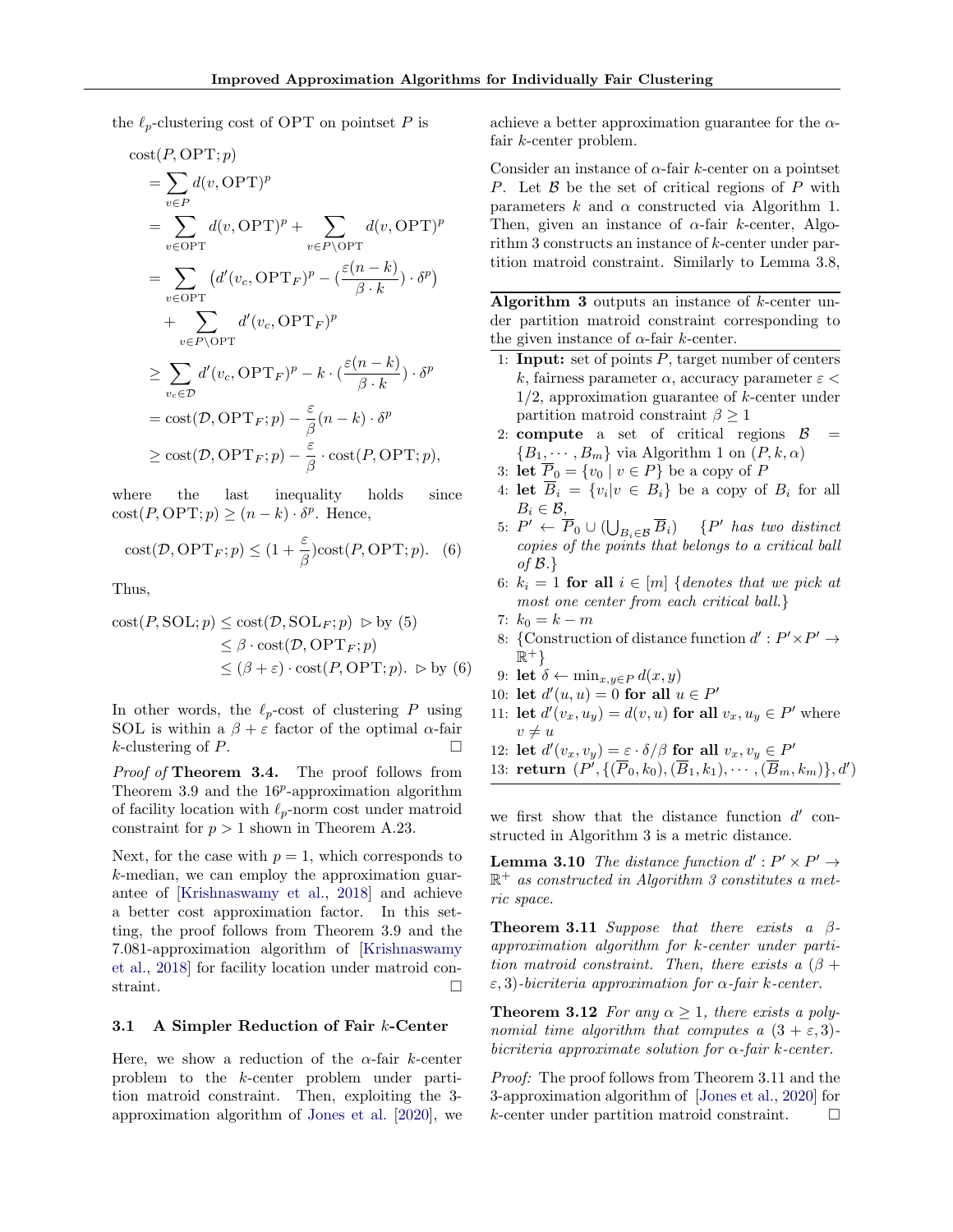#### Acknowledgments

AV was supported by NSF award CCF-1934843. The first author thanks Benjamin Moseley and Rudy Zhou for their helpful feedback on implications of [Gupta et al.](#page-9-22) [\[2021\]](#page-9-22) in our setting. The second author thanks Beate Bollig for her helpful comments on the exposition of the paper. Finally, the authors thank anonymous reviewers for their detailed comments which helped improve the paper.

### References

- <span id="page-8-3"></span>M. Abbasi, A. Bhaskara, and S. Venkatasubramanian. Fair clustering via equitable group representations. In Proceedings of the 2021 ACM Conference on Fairness, Accountability, and Transparency, page 504–514, 2021.
- <span id="page-8-7"></span>S. Ahmadian, A. Epasto, R. Kumar, and M. Mahdian. Clustering without over-representation. In Proceedings of the SIGKDD International Conference on Knowledge Discovery & Data Mining, pages 267–275, 2019.
- <span id="page-8-15"></span>N. Anderson, S. K. Bera, S. Das, and Y. Liu. Distributional individual fairness in clustering. arXiv preprint arXiv:2006.12589, 2020.
- <span id="page-8-1"></span>J. Angwin, J. Larson, S. Mattu, and L. Kirchner. Machine bias. ProPublica, May, 23(2016):139– 159, 2016.
- <span id="page-8-12"></span>B. Anthony, V. Goyal, A. Gupta, and V. Nagarajan. A plant location guide for the unsure: Approximation algorithms for min-max location problems. Mathematics of Operations Research, 35(1): 79–101, 2010.
- <span id="page-8-10"></span>M. Aumüller, R. Pagh, and F. Silvestri. Fair near neighbor search: Independent range sampling in high dimensions. In Proceedings of the SIGMOD-SIGACT-SIGAI Symposium on Principles of Database Systems, pages 191–204, 2020.
- <span id="page-8-11"></span>M. Aumüller, S. Har-Peled, S. Mahabadi, R. Pagh, and F. Silvestri. Sampling a near neighbor in high dimensions–who is the fairest of them all?  $arXiv$ preprint arXiv:2101.10905, 2021.
- <span id="page-8-4"></span>A. Backurs, P. Indyk, K. Onak, B. Schieber, A. Vakilian, and T. Wagner. Scalable fair clustering. In Proceedings of the International Conference on Machine Learning, pages 405–413, 2019.
- <span id="page-8-5"></span>S. Bera, D. Chakrabarty, N. Flores, and M. Negahbani. Fair algorithms for clustering. In Advances in Neural Information Processing Systems, pages 4955–4966, 2019.
- <span id="page-8-6"></span>I. O. Bercea, M. Groß, S. Khuller, A. Kumar, C. Rösner, D. R. Schmidt, and M. Schmidt. On the cost of essentially fair clusterings. In Approximation, Randomization, and Combinatorial Optimization. Algorithms and Techniques, 2019.
- <span id="page-8-13"></span>S. Bhattacharya, P. Chalermsook, K. Mehlhorn, and A. Neumann. New approximability results for the robust k-median problem. In Scandinavian Workshop on Algorithm Theory, pages 50–61, 2014.
- <span id="page-8-16"></span>B. Brubach, D. Chakrabarti, J. Dickerson, S. Khuller, A. Srinivasan, and L. Tsepenekas. A pairwise fair and community-preserving approach to k-center clustering. In International Conference on Machine Learning, pages 1178–1189, 2020.
- <span id="page-8-17"></span>B. Brubach, D. Chakrabarti, J. Dickerson, A. Srinivasan, and L. Tsepenekas. Fairness, semisupervised learning, and more: A general framework for clustering with stochastic pairwise constraints. In Proc. Thirty-Fifth AAAI Conference on Artificial Intelligence (AAAI), 2021.
- <span id="page-8-20"></span>D. Chakrabarty and M. Negahbani. Better algorithms for individually fair k-clustering. arXiv preprint arXiv:2106.12150, 2021.
- <span id="page-8-18"></span>T.-H. H. Chan, M. Dinitz, and A. Gupta. Spanners with slack. In European Symposium on Algorithms, pages 196–207, 2006.
- <span id="page-8-8"></span>M. Charikar and S. Li. A dependent lp-rounding approach for the k-median problem. In International Colloquium on Automata, Languages, and Programming, pages 194–205, 2012.
- <span id="page-8-0"></span>M. Charikar, S. Guha, E. Tardos, and D. B. Shmoys. ´ A constant-factor approximation algorithm for the k-median problem. Journal of Computer and System Sciences, 65(1):129–149, 2002.
- <span id="page-8-19"></span>M. Charikar, K. Makarychev, and Y. Makarychev. Local global tradeoffs in metric embeddings. SIAM Journal on Computing, 39(6):2487–2512, 2010.
- <span id="page-8-9"></span>D. Z. Chen, J. Li, H. Liang, and H. Wang. Matroid and knapsack center problems. Algorithmica, 75  $(1):27-52, 2016.$
- <span id="page-8-14"></span>X. Chen, B. Fain, L. Lyu, and K. Munagala. Proportionally fair clustering. In International Conference on Machine Learning, pages 1032–1041, 2019.
- <span id="page-8-2"></span>F. Chierichetti, R. Kumar, S. Lattanzi, and S. Vassilvitskii. Fair clustering through fairlets. In Advances in Neural Information Processing Systems, pages 5036–5044, 2017.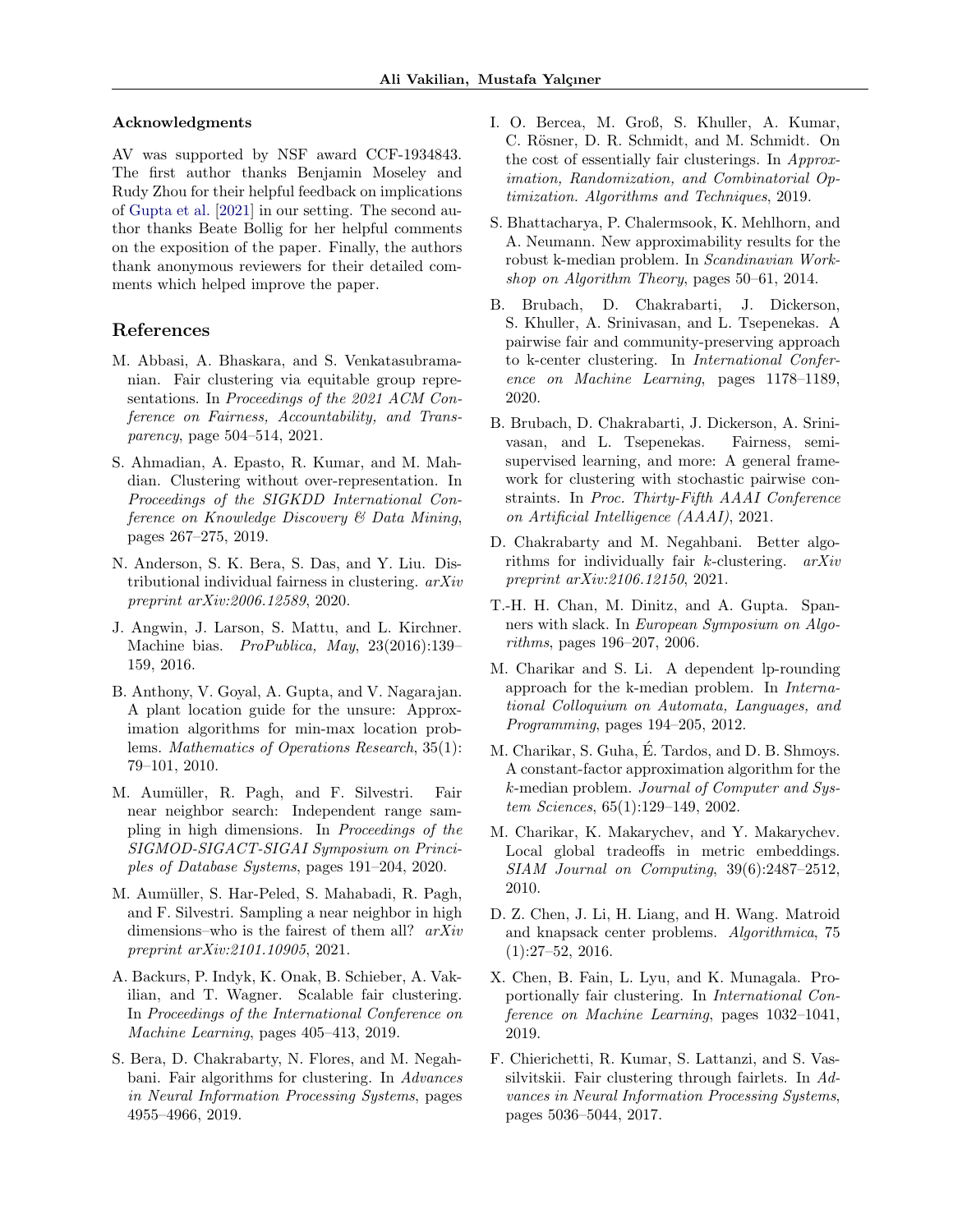- <span id="page-9-18"></span>E. Chlamtáč, Y. Makarychev, and A. Vakilian. Approximating fair clustering with cascaded norm objectives. In Proceedings of the 2022 Annual ACM-SIAM Symposium on Discrete Algorithms (SODA), pages 2664–2683, 2022.
- <span id="page-9-7"></span>A. Chouldechova. Fair prediction with disparate impact: A study of bias in recidivism prediction instruments. Big data, 5(2):153–163, 2017.
- <span id="page-9-8"></span>A. Chouldechova and A. Roth. The frontiers of fairness in machine learning. arXiv preprint arXiv:1810.08810, 2018.
- <span id="page-9-6"></span>C. Dwork, M. Hardt, T. Pitassi, O. Reingold, and R. Zemel. Fairness through awareness. In Proceedings of the Innovations in Theoretical Computer Science, pages 214–226, 2012.
- <span id="page-9-10"></span>M. Ghadiri, S. Samadi, and S. Vempala. Socially fair k-means clustering. In Proceedings of the 2021 ACM Conference on Fairness, Accountability, and Transparency, pages 438–448, 2021.
- <span id="page-9-22"></span>A. Gupta, B. Moseley, and R. Zhou. Structural iterative rounding for generalized k-median problems. In 48th International Colloquium on Automata, Languages, and Programming (ICALP 2021), 2021.
- <span id="page-9-15"></span>M. Hajiaghayi, R. Khandekar, and G. Kortsarz. Budgeted red-blue median and its generalizations. In Proceedings of the European Symposium on Algorithms, pages 314–325, 2010.
- <span id="page-9-16"></span>S. Har-Peled and S. Mahabadi. Near neighbor: Who is the fairest of them all? Advances in Neural Information Processing Systems, 32, 2019.
- <span id="page-9-14"></span>L. Huang, S. Jiang, and N. Vishnoi. Coresets for clustering with fairness constraints. In Proceedings of the Conference on Neural Information Processing Systems, 2019.
- <span id="page-9-5"></span>B. Imana, A. Korolova, and J. Heidemann. Auditing for discrimination in algorithms delivering job ads. In Proceedings of the Web Conference 2021 (WWW '21), April 2021.
- <span id="page-9-12"></span>M. Jones, H. Nguyen, and T. Nguyen. Fair k-centers via maximum matching. In Proceedings of the International Conference on Machine Learning, pages 4940–4949, 2020.
- <span id="page-9-0"></span>C. Jung, S. Kannan, and N. Lutz. A center in your neighborhood: Fairness in facility location. In Proceedings of the Symposium on Foundations of Responsible Computing, page 5:1–5:15, 2020.
- <span id="page-9-9"></span>M. Kearns and A. Roth. The ethical algorithm: The science of socially aware algorithm design. Oxford University Press, 2019.
- <span id="page-9-3"></span>M. Kleindessner, P. Awasthi, and J. Morgenstern. Fair k-center clustering for data summarization. In Proceedings of the International Conference on Machine Learning, pages 3448–3457, 2019.
- <span id="page-9-20"></span>M. Kleindessner, P. Awasthi, and J. Morgenstern. A notion of individual fairness for clustering. arXiv preprint arXiv:2006.04960, 2020.
- <span id="page-9-4"></span>R. Krishnaswamy, A. Kumar, V. Nagarajan, Y. Sabharwal, and B. Saha. The matroid median problem. In Proceedings of the Symposium on Discrete Algorithms, pages 1117–1130, 2011.
- <span id="page-9-11"></span>R. Krishnaswamy, S. Li, and S. Sandeep. Constant approximation for k-median and k-means with outliers via iterative rounding. In *Proceedings* of the 50th Annual ACM SIGACT Symposium on Theory of Computing, pages 646–659, 2018.
- <span id="page-9-1"></span>S. Mahabadi and A. Vakilian. Individual fairness for k-clustering. In Proceedings of the International Conference on Machine Learning, pages 6586– 6596, 2020.
- <span id="page-9-23"></span>K. Makarychev, Y. Makarychev, and I. Razenshteyn. Performance of Johnson-Lindenstrauss transform for k-means and k-medians clustering. In Proceedings of the Symposium on Theory of Computing, pages 1027–1038, 2019.
- <span id="page-9-17"></span>Y. Makarychev and A. Vakilian. Approximation algorithms for socially fair clustering. arXiv preprint arXiv:2103.02512, 2021.
- <span id="page-9-19"></span>E. Micha and N. Shah. Proportionally fair clustering revisited. In 47th International Colloquium on Automata, Languages, and Programming (ICALP 2020), 2020.
- <span id="page-9-21"></span>J. Plesník. A heuristic for the p-center problems in graphs. Discrete Applied Mathematics, 17(3): 263–268, 1987.
- <span id="page-9-13"></span>M. Schmidt, C. Schwiegelshohn, and C. Sohler. Fair coresets and streaming algorithms for fair  $k$ means. In Proceedings of the International Workshop on Approximation and Online Algorithms, pages 232–251, 2019.
- <span id="page-9-2"></span>C. Swamy. Improved approximation algorithms for matroid and knapsack median problems and applications. ACM Transactions on Algorithms  $(TALG), 12(4):1-22, 2016.$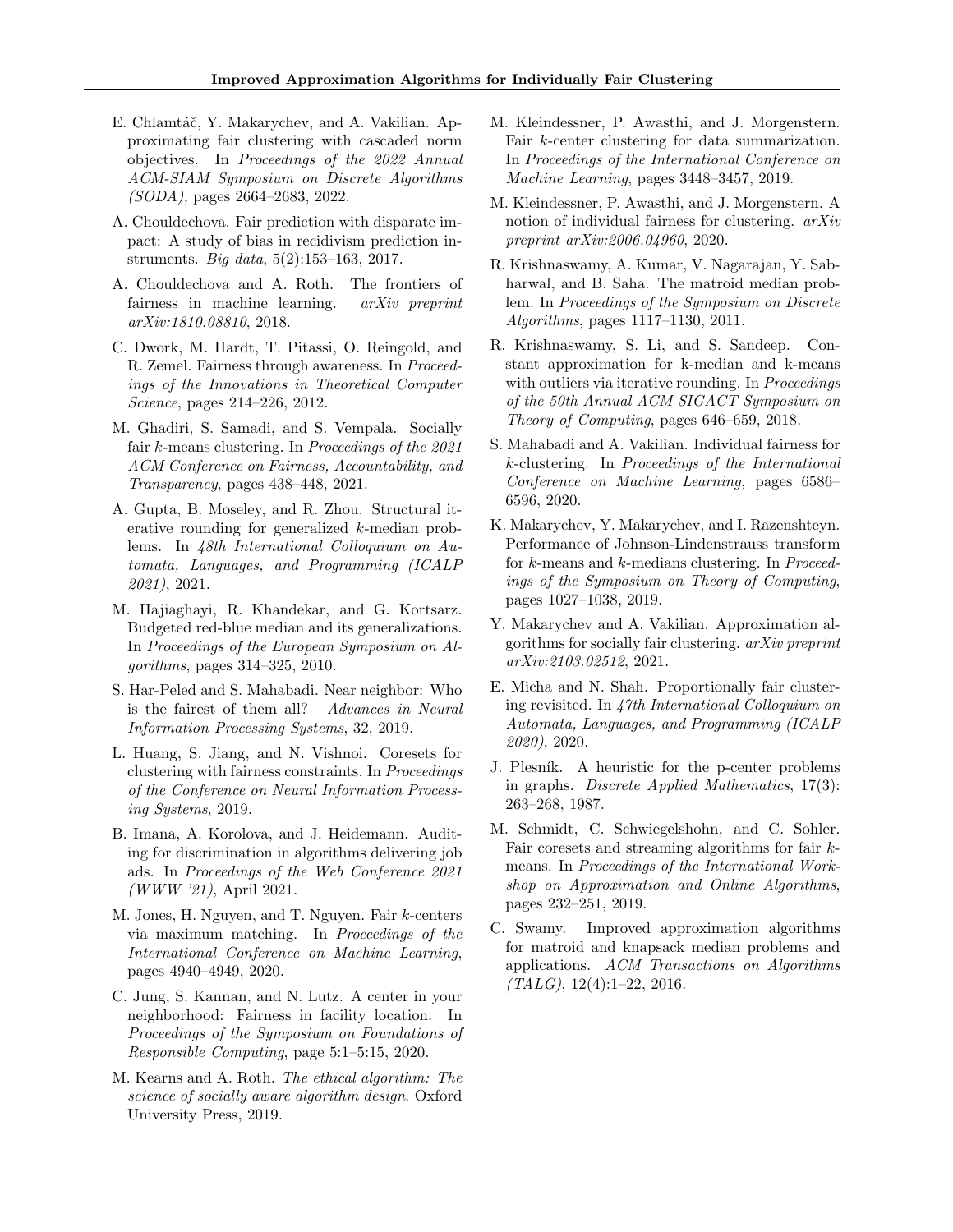#### <span id="page-10-0"></span> $\bf{A}$  $O(p)$ -Approximation for Matroid Facility Location with  $\ell_p\text{-}\mathbf{Cost}$

We consider a natural LP-relaxation for the facility location problem under matroid constraint considered by [Swamy](#page-9-2) [\[2016\]](#page-9-2). This relaxation is a generalization of the standard LP relaxation of k-median and k-means clustering (e.g. [\[Charikar et al.,](#page-8-0) [2002\]](#page-8-0)). For every facility  $u \in \mathcal{F}$ , the variable  $y_u$  denotes whether the facility u is open or not;  $y_u = 1$  if u is open and  $y_u = 0$  otherwise. For every client  $v \in P$  and facility  $u \in \mathcal{F}$ , we have a variable  $x_{vu}$  that denotes whether u is the closest facility among the opened facilities to v. We also assume that we are given a function  $w : P \to \mathbb{R}$  which denotes the demand of clients. Finally, we use r to denote the rank function of the matroid  $\mathcal{M} = (\mathcal{F}, \mathcal{I}).$ 

#### LP Relaxation: FACILITYMATLP $(w, \mathcal{M})$

minimize 
$$
\sum_{u \in \mathcal{F}} f(u) \cdot y_u + \sum_{v \in P, u \in \mathcal{F}} w(v) \cdot d(v, u)^p \cdot x_{vu}
$$
  
s.t.  $\sum_{v \in P} x_{vu} \ge 1$   $\forall v \in P$  (7)

<span id="page-10-2"></span>
$$
\sum_{u \in S}^{u \in \mathcal{F}} y_u \le r(S) \qquad \forall S \subseteq \mathcal{F} \qquad (8)
$$

<span id="page-10-3"></span><span id="page-10-1"></span>
$$
0 \le x_{uv} \le y_u \qquad \qquad \forall u \in \mathcal{F}, v \in P \tag{9}
$$

Note that for an optimal solution  $(x, y)$  of FACILITYMATLP, may assume that for every client  $v, \sum_{u \in \mathcal{F}} x_{vu} =$ 1.

We follow the framework of [\[Charikar et al.,](#page-8-0) [2002,](#page-8-0) [Swamy,](#page-9-2) [2016\]](#page-9-2). First, we reduce the instance into a wellseparated instance and then we find a half-integral solution of the well-separated instance. We start with an optimal fractional solution  $(x^*, y^*)$  to FACILITYMATLP $(w, \mathcal{M})$ . The cost of this optimal fractional solution is denoted by  $z^*$ . The ultimate goal is to obtain a good integral solution whose cost is comparable to  $z^*$ . First we construct a modified instance, called well-separated instance. A key property of the well-separated instance is that the distance of any pair of clients  $v$  and  $u$  in this instance is "large" compared to the contributions of each of u and v w.r.t.  $(x^*, y^*)$ . Then, we prove two important statements: (1) there exists a fractional solution of the well-separated instance whose cost is not more than  $z^*$  and  $(2)$  an integral solution of the well-separated instance with cost z' can be transformed into a solution of cost  $e^{O(p)}(z'+z^*)$  on the original instance.

Hence, it suffices to find an *integral* solution  $F'$  of the well-separated instance whose cost is not "much larger" than  $z^*$ . If we achieve that, then we get a "good" approximate integral solution of the original instance.

In the first step, we construct a half-integral solution  $\hat{y}$  to the well-separated instance whose cost is not more than  $3^p \cdot z^*$ . First, we show that there exists a solution y' with "certain structure" whose cost is at most  $3^p \cdot z^*$ . Then, we consider a modified cost function that plays a role as a proxy for the actual cost and show that under the new cost function we can always find a feasible half-integral solution with minimum cost. Lastly, we show that the actual cost of the constructed half-integral solution is also at most  $3^p \cdot z^*$ .

In the second step, we construct an integral solution  $\tilde{y}$  to the well-separated instance from the half-integral solution  $\hat{y}$  and show that the cost of the integral solution is at most  $e^{O(p)}$  times the cost of the half-integral solution. Again, we rely on the integrality of matroid intersection polytopes to construct an approximately good integral solution from the given half-integral solution.

All together, we obtain an integral solution to the original instance of cost at most  $e^{O(p)} \cdot z^*$ .

#### <span id="page-10-4"></span>A.1 Obtaining a half-integral solution

Step I: Consolidating Clients. In this section, we analyze the "client consolidation" subroutine, Algorithm [4,](#page-11-0) which outputs a new set of demands that is supported on a well-separated set of clients.

An important notion in the framework of [\[Charikar et al.,](#page-8-0) [2002\]](#page-8-0) is the fractional distance of a client v to its facility w.r.t. an optimal fractional solution  $(x, y)$ . In our setting with  $\ell_p$  clustering cost, the fractional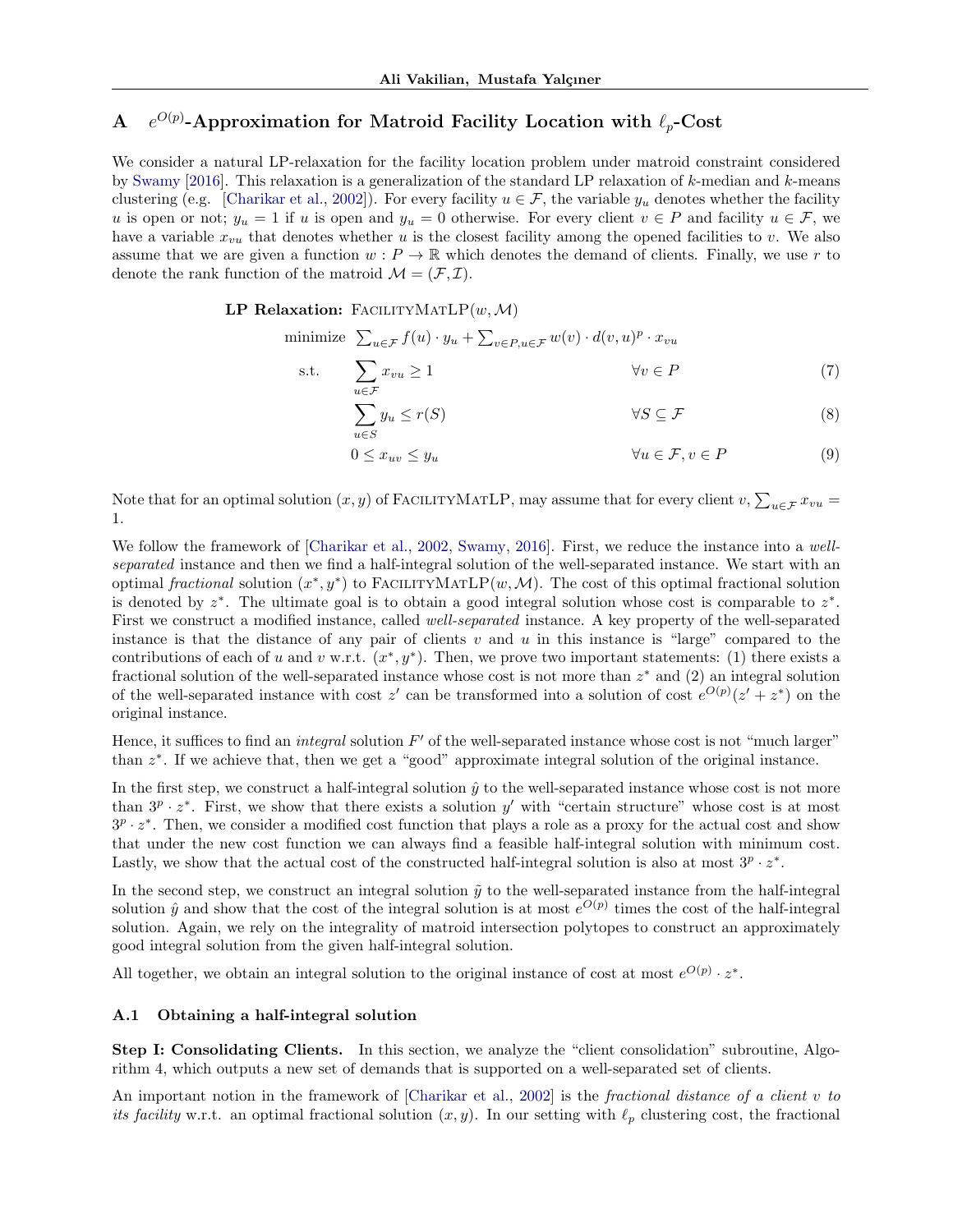distance of clients is defined as  $\mathcal{R}(v) := (\sum_{u \in \mathcal{F}} d(v, u)^p \cdot x_{vu})^{1/p}$ . In particular, if  $(x, y)$  is an integral solution then  $\mathcal{R}(v)$  denotes the distance of client v to the facility it is assigned to. In other words,  $\mathcal{R}(v)$  is the assignment cost of one unit of demand at client  $v$ .

We consider the clients  $v_1, \dots, v_n$  in a non-decreasing order of their fractional distances:  $\mathcal{R}(v_1) \leq \dots \leq$  $\mathcal{R}(v_n)$ . At the time we are processing client  $v_i$  with non-zero demand, we check whether there exist another client  $v_j$  with non-zero demand such that  $j > i$  and  $d(v_i, v_j) \leq 2^{\frac{p+1}{p}} \cdot \mathcal{R}(v_j)$ . If there exists such a client, then we add the demand of  $v_i$  to  $v_i$  and set the demand of  $v_i$  to zero.

Observe that throughout the client consolidation subroutine, once a client is processed, the algorithm never moves its demand in the rest of the procedure. This in particular implies that during the client consolidation subroutine, the demand of each client moves at most once.

<span id="page-11-0"></span>Algorithm 4 consolidating clients.

1: **Input:**  $(x, y)$  is a feasible solution of FACILITYMATLP $(w, \mathcal{M})$ 2:  $\mathcal{R}(v) = \left(\sum_{u \in \mathcal{F}} d(v, u)^p \cdot x_{vu}\right)^{1/p}$  for all  $v \in P$ 3:  $w'(v) = w(v)$  for all clients  $v \in P$ 4: sort the points in P so that  $\mathcal{R}(v_1) \leq \mathcal{R}(v_2) \leq \cdots \leq \mathcal{R}(v_n)$ 5: for  $i = 1$  to  $n - 1$  do 6: for  $j = i + 1$  to n do 7: if  $d(v_i, v_j) \leq 2^{\frac{p+1}{p}} \mathcal{R}(v_j)$  and  $w'(v_i) > 0$  then 8:  $w'(v_i) = w'(v_i) + w'(v_j)$ 9:  $w'(v_j) = 0$ 10: end if 11: end for 12: end for

<span id="page-11-1"></span>Next we define  $P' \subseteq P$  as the support of w'. The following claim shows that the clients in  $P'$  are wellseparated.

**Claim A.1** For every pair of clients  $u, v \in P'$ ,  $d(u, v) > 2^{\frac{p+1}{p}} \max(\mathcal{R}(v), \mathcal{R}(u))$ 

*Proof:* Suppose there exists a pair of clients  $v, u \in P'$  such that  $d(v, u) \leq 2^{\frac{p+1}{p}} \cdot \max(\mathcal{R}(v), \mathcal{R}(u))$ . Wlog, assume that  $\mathcal{R}(v) \leq \mathcal{R}(u)$ . However, since  $d(v, u) \leq 2^{\frac{p+1}{p}} \cdot \mathcal{R}(u)$ , at the iteration in Algorithm [4](#page-11-0) that processes client u, the algorithm will move the demand of u to v. Hence, at the end of the algorithm  $w'(u) = 0$  which is a contradiction.

Next, we show that a feasible solution of FACILITYMATLP for the original instance is a feasible solution of FACILITYMATLP for the constructed well-separated instance with the same or smaller cost.

<span id="page-11-2"></span>**Lemma A.2** Let  $(x, y)$  be a feasible solution of FACILITYMATLP $(w, \mathcal{M})$  with cost z. Then,  $(x, y)$  is a feasible solution of FACILITYMATLP $(w', M)$  with cost at most z.

Proof: Since the set of constraints in FACILITYMATLP $(w', M)$  is the same as the set of constraints in FACILITYMATLP $(w, \mathcal{M})$ ,  $(x, y)$  is a feasible solution of FACILITYMATLP $(w', \mathcal{M})$ . Moreover, in Algorithm [4,](#page-11-0) a client u moves its demand to another client v with a lower assignment cost (i.e.,  $\mathcal{R}(v) \leq \mathcal{R}(u)$ ). Hence, the cost of solution  $(x, y)$  on FACILITYMATLP $(w', M)$  is at most z.

<span id="page-11-3"></span>**Theorem A.3** Let F' be an integral solution of the well-separated instance  $(w', M)$  of cost at most  $z'$ . Then,  $F'$  is a solution of the original instance  $(w, \mathcal{M})$  of cost at most  $4 \cdot 16^{p-1} \cdot z^* + (\frac{8}{7})^{p-1} \cdot z'$  where  $z^*$  is the optimal cost of FACILITYMATLP $(w, \mathcal{M})$ .

*Proof:* Since the set of constraints in FACILITYMATLP $(w, \mathcal{M})$  is the same as the set of constraints in FACILITYMATLP $(w', M)$ , F' is a feasible solution of FACILITYMATLP $(w, M)$ . For every client  $v \in P$ , we assume that Algorithm [4](#page-11-0) has moved the demand of v to  $v' \in P'$ . More precisely, the algorithm may either move the demand of v to another client  $v' = u$  or keep it at the same client  $v' = v$ . Moreover, in both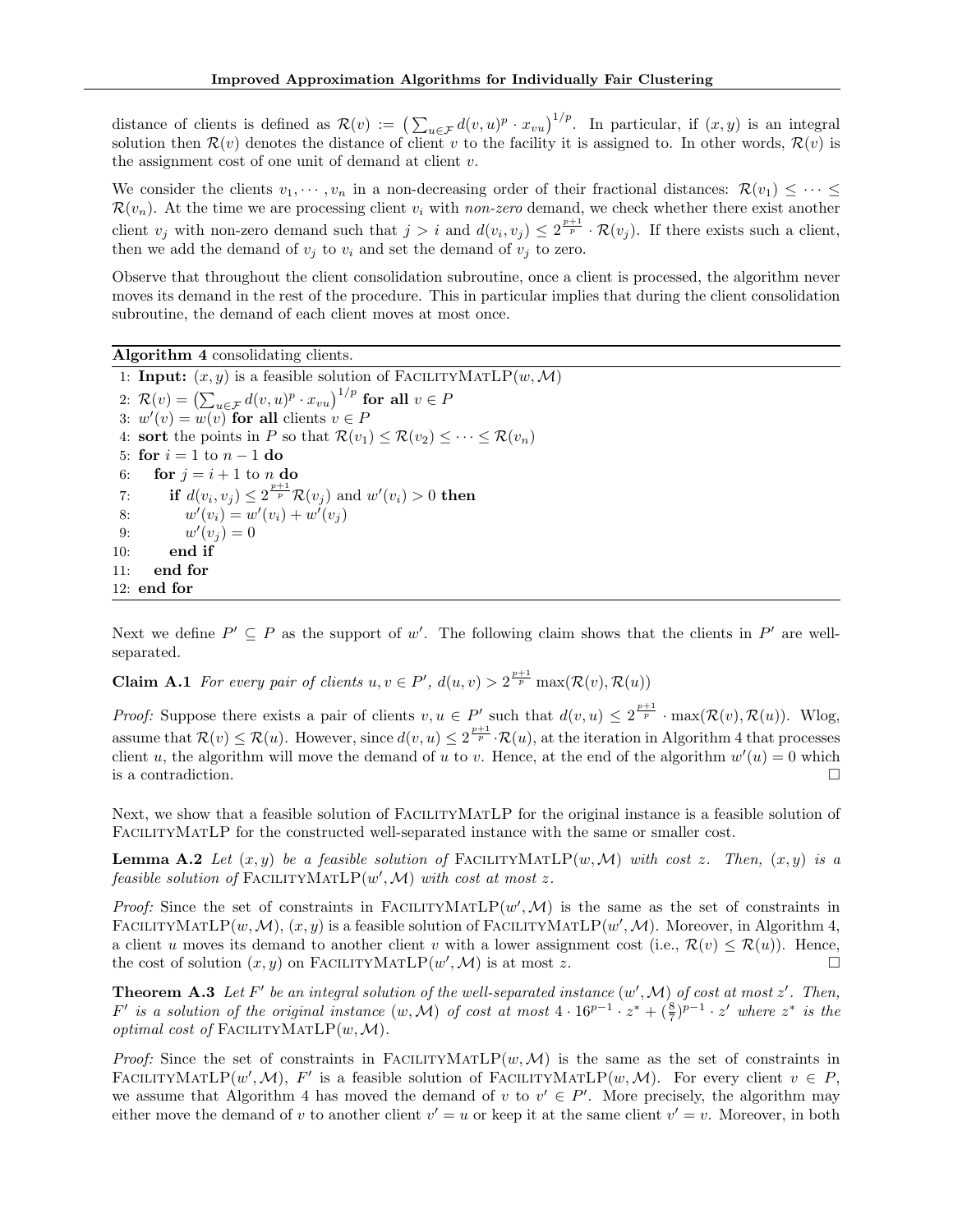cases,  $d(v, v') \leq 2^{\frac{p+1}{p}} \mathcal{R}(v)$ . Hence,

<span id="page-12-0"></span>
$$
d(v, F')^p \le 8^{p-1} \cdot d(v, v')^p + \left(\frac{8}{7}\right)^{p-1} \cdot d(v', F')^p \qquad \qquad \triangleright \text{Observation 2.2 with } \lambda = 7
$$
  

$$
\le 4 \cdot 16^{p-1} \cdot \mathcal{R}(v)^p + \left(\frac{8}{7}\right)^{p-1} \cdot \mathcal{R}(v')^p \qquad \qquad \triangleright \text{ since } d(v, v') \le 2^{\frac{p+1}{p}} \mathcal{R}(v) \qquad (10)
$$

Thus, the cost of solution  $F'$  over the original instance is,

$$
\sum_{u \in F'} f(u) + \sum_{v \in P} d(v, F')^p \le \sum_{u \in F'} f(u) + \sum_{v \in P} 4 \cdot 16^{p-1} \cdot \mathcal{R}(v)^p + \left(\frac{8}{7}\right)^{p-1} \cdot \mathcal{R}(v')^p \qquad \Rightarrow \text{by Eq. (10)}
$$
  

$$
\le 4 \cdot 16^{p-1} \cdot z^* + \left(\frac{8}{7}\right)^{p-1} \cdot z'
$$

Step II: Transforming to a half-integral solution. In this section, we provide a method to construct a half-integral solution  $(w', M)$  from the optimal fractional solution  $(x, y)$ , previously denoted as  $(x^*, y^*)$ . More precisely, we start with the optimal fractional solution  $(x, y)$  and after two steps, construct a feasible half-integral solution of the well-separated instance whose cost is not more than  $3^p \cdot z^*$ .

First, we define a few useful notions for our algorithm in this section and its analysis. For every client  $v \in P'$ , we define  $F(v)$  to be the set of all facilities u such that v is the closest client to u in P', i.e.  $F(v) := \{u \in \mathcal{F} : d(v, u) = \min_{s \in P'} d(s, u)\}\$  with ties broken arbitrarily. Furthermore, let  $F'(v) \subseteq F(v) :=$  ${u \in F(v) : d(u, v) \leq 2^{1/p} \cdot \mathcal{R}(v)}$ . Lastly, for each client v, we define  $\gamma_v := \min_{u \notin F(v)} d(v, u)$  and let  $G(v) := \{u \in F(v) : d(v, u) \leq \gamma_v\}.$ 

First, we show that for every client v, all "nearby" facilities are contained in  $F(v)$ .

**Lemma A.4** For every client  $v \in P'$ , the set  $F(v)$  contains all the facilities u such that  $d(v, u) \leq 2^{1/p} \cdot \mathcal{R}(v)$ . *Proof:* Suppose that there exists a facility  $u \notin F(v)$  with  $d(v, u) \leq 2^{1/p} \cdot \mathcal{R}(v)$ . Hence, there exists a client  $v' \in P'$  such that  $d(v', u) \leq d(v, u) \leq 2^{1/p} \cdot \mathcal{R}(v)$ . By the approximate triangle inequality for  $d(\cdot, \cdot)^p$ ,

<span id="page-12-1"></span>
$$
d(v, v')^{p} \le 2^{p-1} \cdot (d(v, u)^{p} + d(u, v')^{p})
$$
  
\n
$$
\le 2^{p} \cdot d(v, u)^{p}
$$
  
\n
$$
\le 2^{p+1} \cdot \mathcal{R}(v)^{p},
$$
  
\n
$$
\Rightarrow \text{ since } d(v', u) \le d(v, u)
$$

which contradicts the well-separatedness property of clients in  $P'$ . В последните последните последните и последните и последните последните и последните и последните и последни<br>В последните последните последните последните последните последните последните последните последните последнит

<span id="page-12-2"></span>**Corollary A.5** For every client  $v \in P'$ ,  $\gamma_v > 2^{1/p} \cdot \mathcal{R}(v)$ . In particular, for every client  $v \in P'$ ,  $F'(v) \subseteq$  $G(v)$ .

Proof: Let  $u \in \mathcal{F} \setminus F(v)$  be the facility such that  $\gamma_v = d(u, v) \leq 2^{1/p} \cdot \mathcal{R}(v)$ . Then, by Lemma [A.4,](#page-12-1) facility u is element of  $F(v)$ , giving a contradiction. For the second part, consider a facility  $u \in F'(v)$ . Then, by definition of F' and the first part of this proof,  $d(u, v) \leq 2^{1/p} \cdot \mathcal{R}(v) < \gamma_v$  and therefore  $u \in G(v)$ .

For convenience, we provide a simple subroutine that computes the optimal assignments of clients (i.e. x) for any given feasible (possibly *fractional*) set of open facilities y. Note that if y is integral (resp. half-integral), the resulting optimal assignment  $x$  is integral (resp. half-integral) too.

Next, we show another useful property of  $F(\cdot)$  which is crucial in constructing the half-integral solution of the well-separated instance.

**Claim A.6** For every client  $v \in P'$ ,  $\sum_{u \in F'(v)} x_{vu} \geq 1/2$ . *Proof:* To prove the statement, we show that  $\sum_{u \notin F'(v)} x_{vu} \leq 1/2$ .

<span id="page-12-3"></span>
$$
\sum_{u \notin F'(v)} x_{vu} \cdot 2 \cdot \mathcal{R}(v)^p \le \sum_{u \notin F'(v)} x_{vu} \cdot d(u,v)^p \qquad \qquad \triangleright \text{ by Corollary A.5}
$$
\n
$$
\le \sum_{u \in \mathcal{F}} x_{vu} \cdot d(u,v)^p = \mathcal{R}(v)^p
$$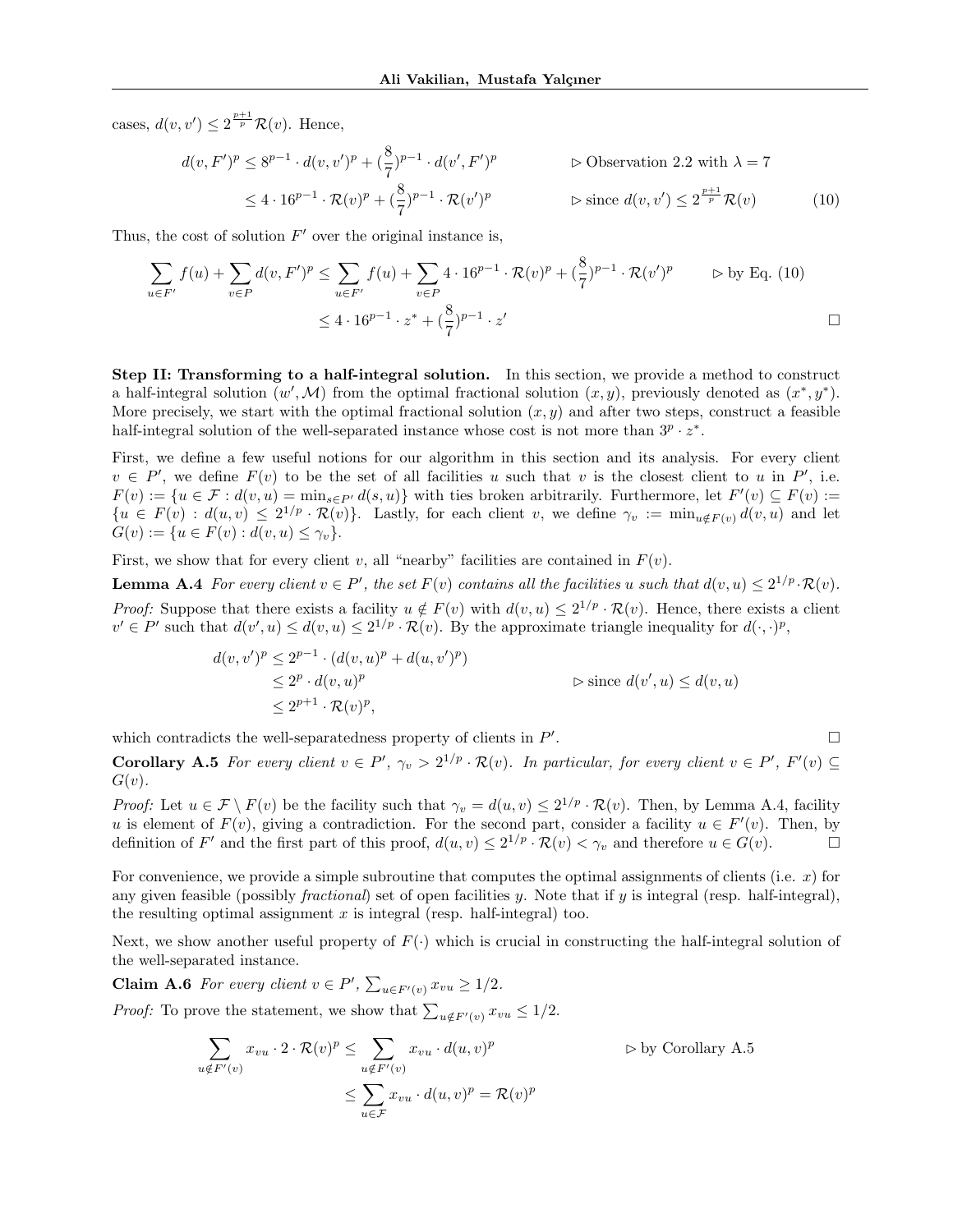<span id="page-13-2"></span>Algorithm 5 constructs an optimal assignment of clients to a given set of facilities.

- 1: **Input:** open facilities y and demand function  $w : P \to \mathbb{R}$
- 2: initialize  $x_{uv} \leftarrow 0$  for all  $u \in \mathcal{F}$ ,  $v \in P$ .
- 3: while there exists  $v \in P$  with  $w(v) > 0$  and  $\sum_{u \in \mathcal{F}} x_{uv} < 1$  do
- <span id="page-13-3"></span>4: **find** a closest facility u to v that satisfies  $y_u - x_{uv} > 0$ .
- 5:  $x_{uv} \leftarrow \min(1 \sum_{u \in \mathcal{F}} x_{uv}, y_u).$
- 6: end while
- 7: return x

Hence,  $\sum_{u \notin F'(v)} x_{vu} \leq 1/2$ . Since in an optimal solution of FACILITYMATLP $(w, \mathcal{M})$ , for every client v,  $\sum_{u \in \mathcal{F}} x_{vu} = 1$ . Thus, we have that  $\sum_{u \in F'(v)} x_{vu} \ge 1/2$ .

Next, we show that in the well-separated instance, for every client  $v \in P'$  there exists another client  $v' \in P'$ whose "nearby" facilities are close to  $v$  as well. More precisely,

**Claim A.7** Consider a client  $v \in P'$ . Let  $u \in F(v')$  be the facility such that  $\gamma_v = d(v, u)$ . Then, for every facility  $u' \in F'(v')$ ,  $d(v, u') \leq 3\gamma_v$ .

*Proof:* See Figure [1](#page-14-0) for an illustration of the relevant distances. First, we bound  $d(v, v')$ .

<span id="page-13-5"></span><span id="page-13-0"></span>
$$
d(v, v')^{p} \le 2^{p-1} \cdot (d(v, u)^{p} + d(u, v')^{p})
$$
  
\n
$$
\le 2^{p} \cdot d(v, u)^{p}
$$
  
\n
$$
\le 2^{p} \cdot \gamma_{v}^{p}
$$
  
\n
$$
\le 2^{p} \cdot \gamma_{v}^{p}
$$
  
\n
$$
(11)
$$

Furthermore, since clients in P' are well-separated, by Claim [A.1,](#page-11-1)  $d(v, v')^p > 2^{p+1} \cdot \max(\mathcal{R}(v), \mathcal{R}(v'))^p$ . Moreover, since  $u' \in F'(v')$ , by Lemma [A.4,](#page-12-1)  $d(v', u')^p \leq 2 \cdot \mathcal{R}(v')^p$ . Hence,

$$
d(v', u')^{p} \leq 2 \cdot \mathcal{R}(v')^{p}
$$
  
\n
$$
\leq 2 \cdot \max(\mathcal{R}(v), \mathcal{R}(v'))^{p}
$$
  
\n
$$
\leq \frac{1}{2^{p}} \cdot d(v, v')^{p}
$$
  
\n
$$
\leq \gamma_{v}^{p}
$$
  
\n
$$
\Rightarrow \text{By Lemma A.4}
$$
  
\n
$$
\Rightarrow \text{by the well-separateness property of } P' \text{ (Claim A.1)}
$$
  
\n
$$
\leq \gamma_{v}^{p}
$$
  
\n
$$
(12)
$$

By an application of the general form of approximate triangle inequality for  $d(\cdot, \cdot)^p$ ,

<span id="page-13-1"></span>
$$
d(v, u')^{p} \leq (\frac{3}{2})^{p-1} \cdot d(v, v')^{p} + 3^{p-1} \cdot d(v', u')
$$
  
\n
$$
\leq 2 \cdot 3^{p-1} \cdot \gamma_{v}^{p} + 3^{p-1} \cdot \gamma_{v}^{p}
$$
  
\n
$$
\leq 3^{p} \cdot \gamma_{v}^{p}
$$
  
\n
$$
\leq 3^{p} \cdot \gamma_{v}^{p}
$$
  
\n
$$
\square
$$

Next, we prove the main theorem of this section.

<span id="page-13-6"></span>**Theorem A.8** Let  $z^*$  denote the cost of an optimal solution of FACILITYMATLP $(w, \mathcal{M})$ . There exists a half-integral solution of FACILITYMATLP $(w', \overline{\mathcal{M}})$  of cost at most  $3^p \cdot z^*$ .

We begin with an optimal solution  $(x, y)$  of FACILITYMATLP $(w, \mathcal{M})$  of cost  $z^*$  which by Lemma [A.2](#page-11-2) is a feasible solution of FACILITYMATLP $(w', \mathcal{M})$  of cost at most  $z^*$ . The first step in the proof is to construct an "intermediate" *feasible* solution  $(x', y')$  as follows.

<span id="page-13-4"></span>
$$
y'_u := \begin{cases} x_{vu} & \text{if there exists a client } v \in P' \text{ such that } u \in G(v) \\ 0 & \text{otherwise} \end{cases}
$$

Note that if there is no  $v \in P'$  such that  $u \in G(v)$ , then  $y_u = 0$ . **Claim A.9** For every client  $v \in P'$ ,  $\sum_{u \in G(v)} y'_u \leq 1$ .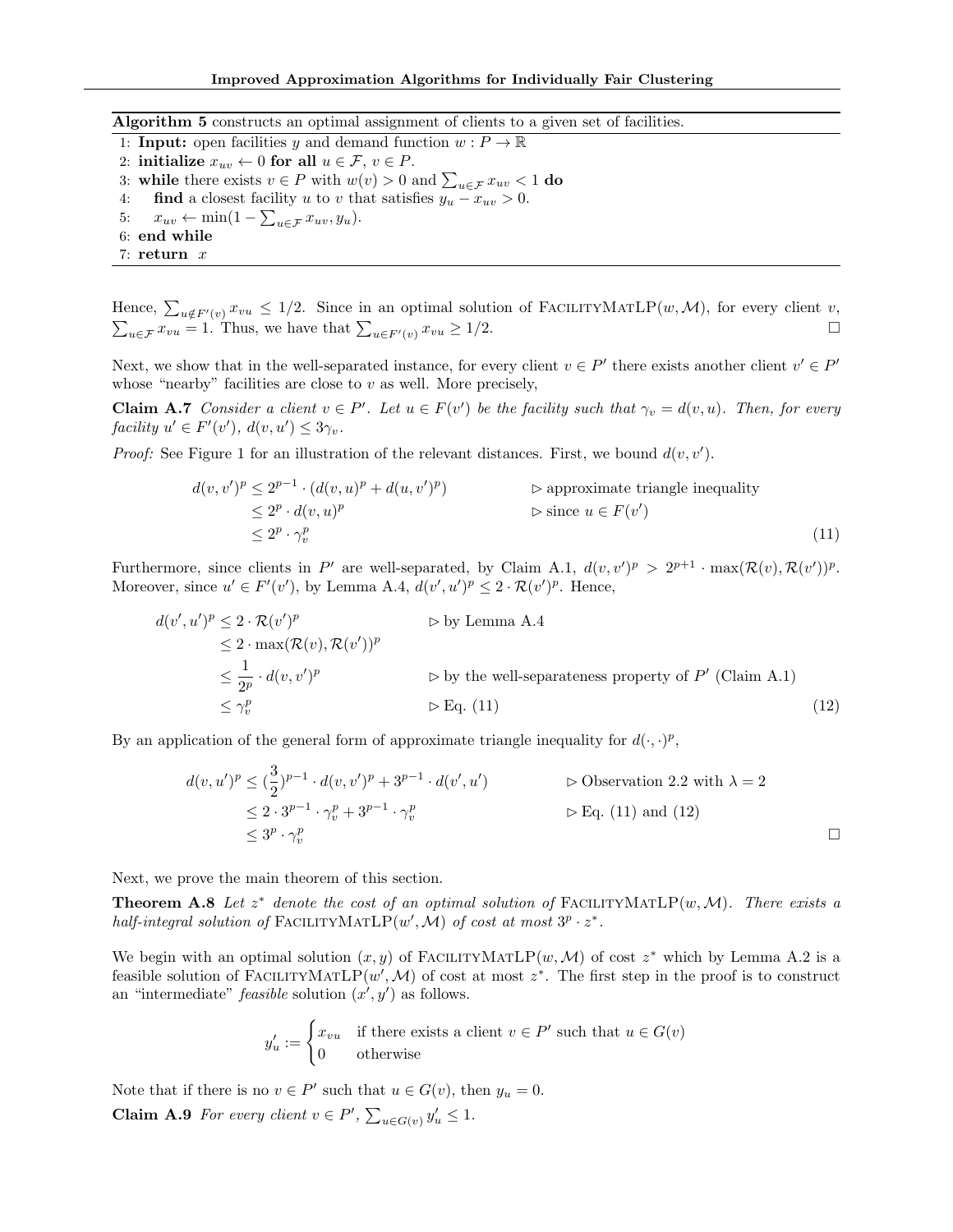

<span id="page-14-0"></span>Figure 1: Illustration of the relevant distances to bound the distance between  $v$  and  $u'$ .

*Proof:* Note that since the sets of facilities  $\{F(v)\}_{v\in P'}$  are disjoint and for each  $v \in P'$ ,  $G(v) \subseteq F(v)$ , the sets  $\{G(v)\}_{v\in P'}$  are disjoint too. Thus, by the way we constructed the solution  $y'$ ,

$$
\sum_{u \in G(v)} y'_v = \sum_{u \in G(v)} x_{vu} \le \sum_{u \in \mathcal{F}} x_{vu} = 1,
$$

where the first equality follows from the disjointness of  $\{G(v)\}_{v\in P'}$  and the second equality follows from the optimality of the solution  $(x, y)$ .

Next, following the approach of [\[Swamy,](#page-9-2) [2016\]](#page-9-2), we introduce a modified cost function  $T$  that serves as a proxy for the actual cost:

$$
T(y') = \sum_{u \in \mathcal{F}} y'_u \cdot f(u) + \sum_{v \in P'} w'(v) \cdot \left( \sum_{u \in G(v)} d(v, u)^p \cdot y'_u + 3^p \gamma^p (1 - \sum_{u \in G(v)} y'_u) \right)
$$
(13)

This is crucial in bounding the cost of  $(x', y')$ , where x' is the optimal assignment w.r.t. y' and w' as constructed by Algorithm [5.](#page-13-2) Furthermore, the cost function  $T$  plays an important role in showing the existence of a good approximate half-integral solution of FACILITYMATLP $(w', M)$ .

<span id="page-14-1"></span>**Lemma A.10** The solution  $(x', y')$  is a feasible solution of FACILITYMATLP $(w', M)$  and  $cost(x', y') \le$  $T(y') \leq 3^p \cdot z^*$ .

*Proof:* For every facility  $u \in \bigcup_{v \in P'} G(v)$ , let v denote the client such that  $u \in G(v)$ . Note that the disjointness of  $\{G(v)\}_{v\in P'}$  implies the uniqueness of such client. Note that for every  $S \subseteq \mathcal{F}$ ,

$$
\sum_{u \in S} y'_u = \sum_{u \in \bigcup_{v \in P'} G(v) \cap S} y'_u + \sum_{u \in S \setminus \bigcup_{v \in P'} G(v)} y'_u
$$
\n
$$
= \sum_{u \in \bigcup_{v \in P'} G(v) \cap S} x_{vu} \qquad \qquad \triangleright \text{ by the definition of } y'
$$
\n
$$
\leq \sum_{u \in S} y_u \leq r(S),
$$

where the last two inequalities hold since  $(x, y)$  is a feasible solution of FACILITYMATLP $(w', \mathcal{M})$ . Hence,  $(x', y')$  satisfies the matroid constraint M (i.e., constraint [\(8\)](#page-10-1) in FACILITYMATLP).

Furthermore, line [5](#page-13-2) of Algorithm 5 ensures the constraints [\(7\)](#page-10-2) and [\(9\)](#page-10-3) of FACILITYMATLP $(w', M)$  are satisfied by  $(x', y')$ . Hence,  $(x', y')$  is a feasible solution of FACILITYMATLP $(w', M)$ .

To prove  $\text{cost}(x', y') \leq T(y')$  we show that y' is contained in the polytope  $\mathcal{P}$ —the polytope  $\mathcal{P}$  is defined formally in [\(16\)](#page-15-0). Therefore, by Lemma [A.12,](#page-15-1)  $T(y') \geq \cos(x', y')$ . The first condition of P encodes the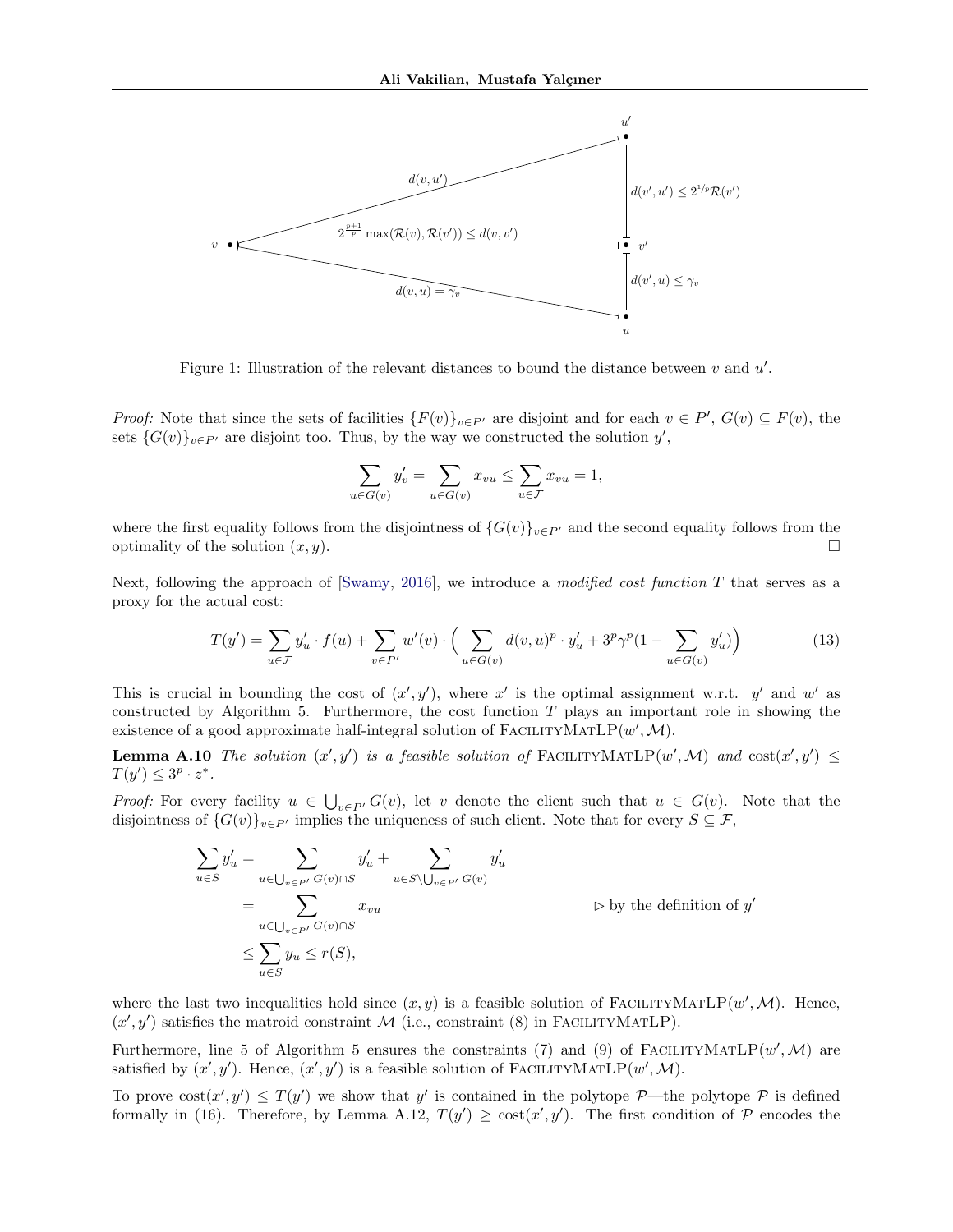matroid independence constraint with  $\sum_{u\in S} y'_u \leq r(S)$ . As already stated in the context of the feasibility of  $(x', y')$  for FACILITYMATLP $(w', M)$ , y' satisfies the matroid constraint. Secondly, for each client  $v \in P'$ ,

$$
\sum_{u \in F'(v)} y'_u = \sum_{u \in F'(v)} x_{vu} \qquad \Rightarrow \text{ by the definition of } y' \text{ and since } \forall v \in P', F'(v) \subseteq G(v)
$$

$$
\geq 1/2 \qquad \Rightarrow \text{ by Claim A.6}
$$

Finally, by Claim [A.9,](#page-13-4) for every  $v \in P'$ ,  $\sum_{u \in G(v)} y'_u \leq 1$ . Hence,  $y' \in \mathcal{P}$ . Next, we show that  $T(y') \leq 3^p \cdot z^*$ .

$$
T(y') = \sum_{u \in \mathcal{F}} f(u) \cdot y'_u + \sum_{v \in P'} w'(v) \cdot \left( \sum_{u \in G(v)} d(v, u)^p \cdot y'_u + 3^p \gamma_v^p (1 - \sum_{u \in G(v)} y'_u) \right)
$$
  
 
$$
\leq \sum_{u \in \mathcal{F}} f(u) \cdot y'_u + \sum_{v \in P'} w'(v) \cdot \left( \sum_{u \in G(v)} d(v, u)^p \cdot x_{vu} + 3^p \sum_{u \in \mathcal{F} \backslash G(v)} d(v, u)^p \cdot x_{vu} \right) \tag{14}
$$

$$
\leq \sum_{u \in \mathcal{F}} f(u) \cdot y_u + 3^p \sum_{v \in P'} w'(v) \sum_{u \in \mathcal{F}} d(v, u)^p \cdot x_{uv}
$$
\n
$$
\tag{15}
$$

<span id="page-15-3"></span><span id="page-15-2"></span>
$$
\leq 3^p \cdot z^* \qquad \qquad \triangleright \text{ by Lemma A.2}
$$

Inequality [\(14\)](#page-15-2) holds since by the definition of  $G(v)$ , for every client  $v \in P'$  and facility  $u \in \mathcal{F} \setminus G(v)$ ,  $d(v, u) > \gamma_v$ . Inequality [\(15\)](#page-15-3) holds since for any non-zero  $y'_u$  there exist a client v such that  $y'_u \leq x_{vu} \leq y_u$ note that if  $y'_u = 0$  then  $y'_u \leq y_u$  holds trivially.

Besides the fact that the modified cost function T provides an upper bound for the actual cost of certain solutions of the well-separated instance, by the standard results for the matroid intersection problem, we can find a half-integral solution  $(x'', y'')$  whose modified cost T is minimized. In particular, we can find a half-integral feasible solution  $(x'', y'')$  of the well-separated instance such that  $T(y'') \leq T(y')$ . Before describing our method for constructing  $(x'', y'')$ , we formally define the set of solutions from which we choose the half-integral solution  $(x'', y'')$ .

<span id="page-15-0"></span>
$$
\mathcal{P} := \{ y \in \mathbb{R}_+^{\mathcal{F}} : \sum_{u \in S} y_u \le r(S) \quad \forall S \subseteq \mathcal{F}, \quad 1/2 \le \sum_{u \in F'(v)} y_u, \sum_{u \in G(v)} y_u \le 1 \quad \forall v \in P' \}
$$
(16)

Note that  $y' \in \mathcal{P}$  (it is formally proved in the proof of Lemma [A.10\)](#page-14-1). First, we show that for any solution  $\overline{y} \in \mathcal{P}$  and its optimal assignment  $\overline{x}$  w.r.t.  $\overline{y}$  and  $w'$  (e.g. as described in Algorithm [5\)](#page-13-2),  $\cos(\overline{x}, \overline{y}) \leq T(\overline{y})$ .

<span id="page-15-4"></span>**Claim A.11** For every feasible solution  $\overline{y} \in \mathcal{P}$  and any feasible assignment  $\tilde{x}$  w.r.t.  $\overline{y}$  and w', the solution  $(\tilde{x}, \overline{y})$  is a feasible solution of FACILITYMATLP $(w', \mathcal{M})$ .

*Proof:* Since  $\overline{\eta} \in \mathcal{P}$ , it trivially satisfies the matroid constraint M (i.e., constraint [\(8\)](#page-10-1) in FACILITYMATLP). Furthermore, given that  $\tilde{x}$  is a feasible assignment w.r.t.  $\overline{y}$  and  $w'$ ,  $(\tilde{x}, \overline{y})$  satisfies constraints [\(7\)](#page-10-2) and [\(9\)](#page-10-3) of FACILITYMATLP $(w', M)$ . Hence,  $(\tilde{x}, \overline{y})$  is a feasible solution of FACILITYMATLP $(w', M)$ .

<span id="page-15-1"></span>**Lemma A.12** For every solution  $\overline{y} \in \mathcal{P}$  and its optimal assignment  $\overline{x}$  w.r.t. w',  $\text{cost}(\overline{x}, \overline{y}) \leq T(\overline{y})$ .

*Proof:* For every client  $v \in P'$  let  $v'$  denote the client guaranteed by Claim [A.7;](#page-13-5)  $\forall u' \in F'(v')$ ,  $d(v, u') \leq 3\gamma_v$ . Moreover, we construct an assignment of  $\overline{y}$  denoted as  $\hat{x}$  as follows. For each  $v \in P'$ ,  $\hat{x}_{vu} := \overline{x}_{vu}$  if  $u \in G(v)$ . Next, we consider the facilities in  $F'(v')$  in an arbitrary order  $u'_1, \dots, u'_{\ell}$  and process them in this order one by one. For each  $j \leq \ell$ , we set  $\hat{x}_{vu'_j} := \min(y'_{u'_j}, (1 - \sum_{u \in G(v)} \hat{x}_{vu} - \sum_{i < j} \hat{x}_{vu'_i})$ . Finally, for the remaining facilities  $u' \in \mathcal{F} \setminus (G(v) \cup F'(v'))$ , we set  $\hat{x}_{vu'} = 0$ . Since for each client  $v \in P'$ P  $, 1/2 \leq$  $u \in F'(v)$   $y'_u \leq \sum_{u \in G(v)} y'_u$ , the constructed assignment  $\hat{x}$  is a feasible assignment—i.e.,  $(\hat{x}, \overline{y})$  is a feasible solution of FACILITYMATLP $(w', M)$ . Moreover, our constructions ensures that for every client  $v \in P'$ solution of FACILITYMATLP(w', M). Moreover, our constructions ensures that for every client  $v \in P'$ ,<br>  $\sum_{u \in \mathcal{F}} \hat{x}_{vu} = \sum_{u \in G(v) \cup F'(v')} \hat{x}_{vu} = 1$ . Finally, by the optimality of the assignment  $\overline{x}$  w.r.t.  $\overline{y}$  and  $\text{cost}(\overline{x}, \overline{y}) \leq \text{cost}(\hat{x}, \overline{y}).$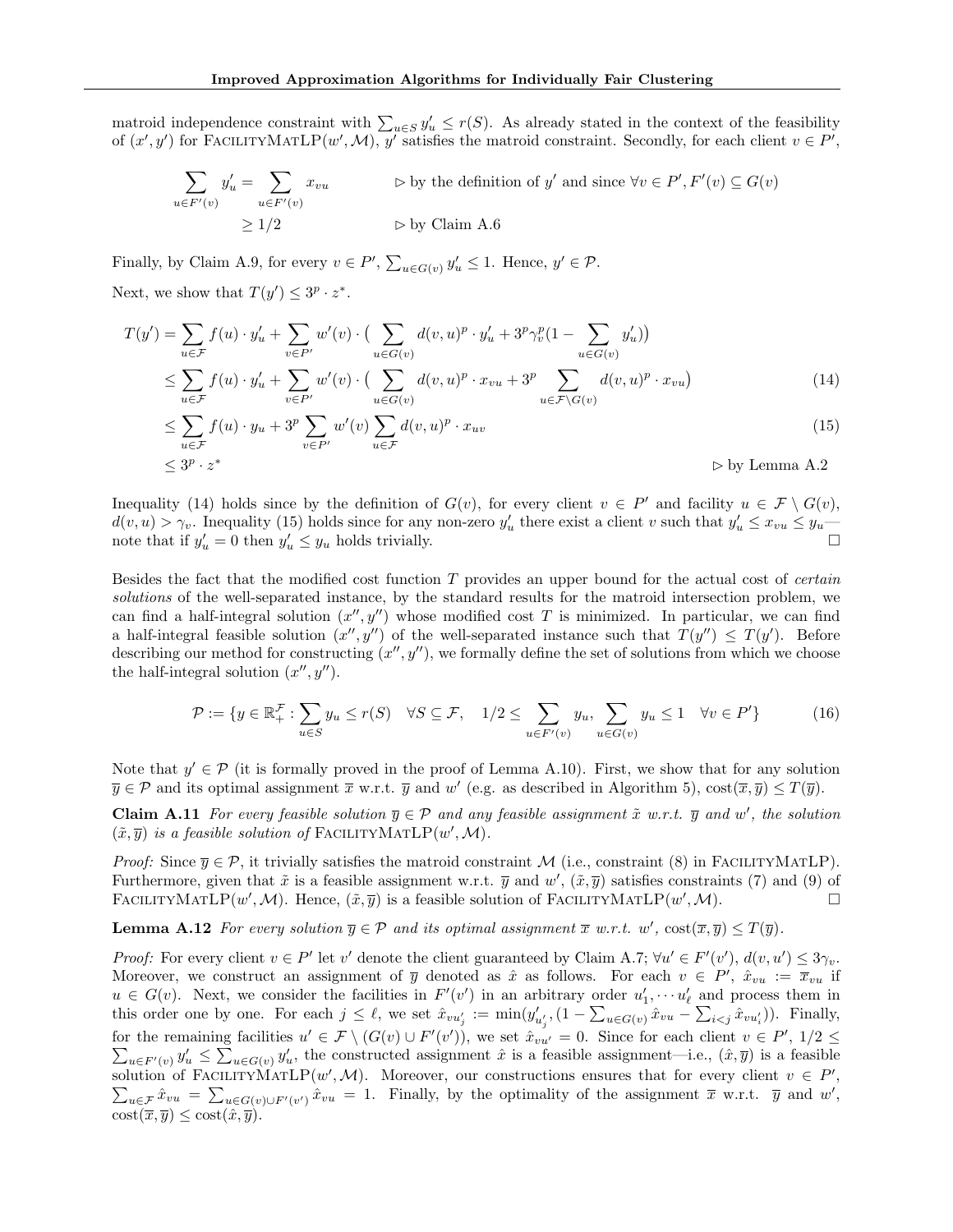$\mathrm{cost}(\overline{x}, \overline{y}) \leq \mathrm{cost}(\hat{x}, \overline{y})$ 

$$
\begin{split}\n&= \sum_{u \in \mathcal{F}} f(u) \cdot \overline{y}_u + \sum_{v \in P'} w'(v) \cdot \sum_{u \in \mathcal{F}} d(v, u)^p \cdot \hat{x}_{vu} \\
&= \sum_{u \in \mathcal{F}} f(u) \cdot \overline{y}_u + \sum_{v \in P'} w'(v) \cdot \left( \sum_{u \in G(v)} d(v, u)^p \cdot \hat{x}_{vu} + \sum_{u \in F'(v')} d(v, u)^p \cdot \hat{x}_{vu} \right) \\
&\leq \sum_{u \in \mathcal{F}} f(u) \cdot \overline{y}_u + \sum_{v \in P'} w'(v) \cdot \left( \sum_{u \in G(v)} d(v, u)^p \cdot \hat{x}_{vu} + 3^p \gamma_v^p \sum_{u \in F'(v')} \hat{x}_{vu} \right) \qquad \triangleright \text{ by Claim A.7} \\
&= \sum_{u \in \mathcal{F}} f(u) \cdot \overline{y}_u + \sum_{v \in P'} w'(v) \cdot \left( \sum_{u \in G(v)} d(v, u)^p \cdot \hat{x}_{vu} + 3^p \gamma^p (1 - \sum_{u \in G(v)} \hat{x}_{vu}) \right) \qquad \triangleright \sum_{u \in G(v) \cup F'(v')} \hat{x}_{vu} = 1 \\
&= \sum_{u \in \mathcal{F}} f(u) \cdot \overline{y}_u + \sum_{v \in P'} w'(v) \cdot \left( \sum_{u \in G(v)} d(v, u)^p \cdot \overline{x}_{vu} + 3^p \gamma^p (1 - \sum_{u \in G(v)} \overline{x}_{vu}) \right) \qquad \triangleright \forall u \in G(v), \hat{x}_{vu} = \overline{x}_{vu} \\
&= T(\overline{y}) \qquad \qquad \square\n\end{split}
$$

<span id="page-16-0"></span>Next, we show that there exist a half-integral solution  $y''$  that minimizes the modified cost function  $T$  over the set of solutions described by P.

# **Lemma A.13** There is a half-integral solution  $y''$  that minimizes T over the polytope  $P$ .

Proof: For the proof of this Lemma, we refer to [\[Swamy,](#page-9-2) [2016,](#page-9-2) Appendix A] where it is shown that the polytope  $P$  has half-integral extreme solution. Hence, there is a polynomial time algorithm to find a halfintegral solution  $y'' \in \mathcal{P}$  that minimizes the *linear* cost function T.

Note that by Claim [A.11,](#page-15-4)  $(x'', y'')$  is a feasible solution of FACILITYMATLP $(w', M)$  where  $x''$  is the optimal (feasible) assignment w.r.t.  $y''$  and  $w'$ .

Finally, we have all the pieces to prove Theorem [A.8.](#page-13-6)

*Proof of* Theorem [A.8:](#page-13-6) By Lemma [A.10,](#page-14-1)  $(x', y')$  is a feasible solution to FACILITYMATLP $(w', M)$  and its cost is at most  $T(y') \leq 3^p \cdot z^*$ . Moreover, Lemma [A.10](#page-14-1) shows that the solution y' is contained in the polytope  $P$ . Then, by an application of Lemma [A.13,](#page-16-0) there exists a half-integral solution  $y''$  such that  $T(y'') \leq T(y')$ —in fact, the solution y'' minimizes T in the polytope P. Now, we consider the half-integral solution  $(x'', y'')$  of FACILITYMATLP $(w', \mathcal{M})$  where  $x''$  is the optimal assignment w.r.t.  $y''$  and  $w'$ .

$$
\begin{array}{ll}\n\text{cost}(x'', y'') \le T(y'') & \Rightarrow \text{ by Lemma A.12} \\
& \le T(y') \\
& \le 3^p \cdot z^* & \Rightarrow \text{ by Lemma A.10}\n\end{array}
$$
\n
$$
\begin{array}{ll}\n\text{cost}(x'', y'') \le T(y') \\
& \le 3^p \cdot z^* & \Rightarrow \text{ by Lemma A.10}\n\end{array}
$$

# A.2 Converting  $(x'', y'')$  to an integer solution

In this section, we show how to convert the half-integral solution  $(x'', y'')$  of the well-separated instance to an integral solution of the well-separated instance without losing more than  $e^{O(p)} \cdot z^*$  in the cost.

<span id="page-16-1"></span>**Theorem A.14** Let  $z^*$  denote the cost of an optimal solution of FACILITYMATLP(w, M). There exists an integral solution of FACILITYMATLP $(w', \mathcal{M})$  of cost at most  $(4 \cdot 3^{p-1} + 2) \cdot 3^p \cdot z^*$ .

Similarly to the notion *fractional distance*  $\mathcal R$  defined w.r.t. the optimal solution of  $(x, y)$  of the original instance (see Step I in Section [A.1\)](#page-10-4), for every client  $v \in P'$ , we define the fractional distance of v w.r.t.  $(x'', y'')$  as  $\mathcal{R}''(v) := \left(\sum_{u \in \mathcal{F}} d(u, v)^p \cdot x_{uv}''\right)^{\frac{1}{p}}$ . Moreover, for each client  $v \in P'$ , we denote the set of serving facilities of v' in  $(x'', y'')$  as  $\mathcal{F}''(v) := \{u \in \mathcal{F} : x''_{vu} > 0\}.$ 

Step III: Identify core clients. First, in Algorithm [6,](#page-17-0) we construct a subset of clients  $P'' \subseteq P'$ , called core clients and a mapping  $cr : P' \to P''$ . The crucial property of the core clients  $P''$  is the following: every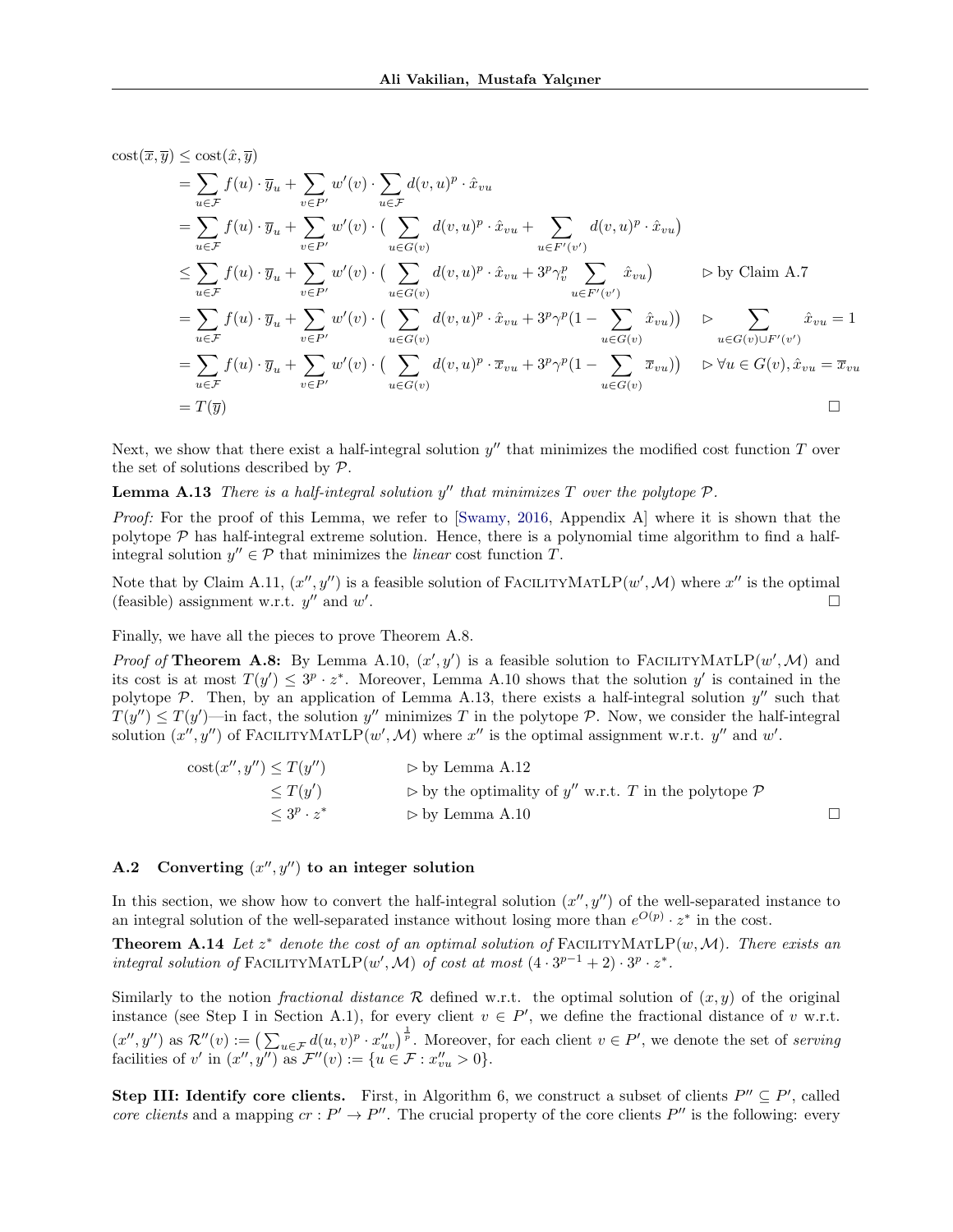<span id="page-17-0"></span>Algorithm 6 constructs a set of core clients.

<span id="page-17-1"></span>1: Input:  $(x'', y'')$ : Half-integral solution of FACILITYMATLP $(w', M)$  from Theorem [A.8](#page-13-6) 2:  $\mathcal{R}''(v) \leftarrow \left(\sum_{u \in \mathcal{F}} d(v, u)^p \cdot x''_{vu}\right)^{1/p}$  for all  $v \in P'$ 3:  $\mathcal{F}''(v) \leftarrow \{u : x''_{uv} > 0\}$  for all clients  $v \in P'$ 4:  $P'' \leftarrow \emptyset$ 5: while  $P' \neq \emptyset$  do 6:  $v^* = \operatorname{argmin}_{v \in P'} \mathcal{R}''(v)$ 7:  $P' \leftarrow P' \setminus \{v^*\}, P'' \leftarrow P'' \cup \{v^*\}, cr(v^*) \leftarrow v^*$ 8: for all  $v' \in P'$  do 9: if  $\mathcal{F}''(v^*) \cap \mathcal{F}''(v') \neq \emptyset$  then  $10:$  $v' \leftarrow P' \setminus \{v'\}, cr(v') = v^*$ 11: end if 12: end for 13: end while 14: return  $P''$ , cr

facility  $u \in \mathcal{F}$  is serving at most one client in P''. In other words the family of sets  $\{\mathcal{F}''(v)\}_{v\in P}$  are disjoint.

<span id="page-17-3"></span>**Claim A.15** For every client  $v \in P'$ ,  $\mathcal{R}''(c r(v)) \leq \mathcal{R}''(v)$ .

*Proof:* The inequality holds trivially for the core clients  $v \in P''$ . Let  $v' \in P' \setminus P''$ . At the iteration in which  $cr(v)$  is added to P'', v is still present in P'. Hence, by the condition at line [6,](#page-17-1)  $\mathcal{R}''(cr(v)) \leq \mathcal{R}''(v)$ .

**Step IV: Obtaining an integral solution**  $(\tilde{x}, \tilde{y})$ . Similarly to our approach for constructing the halfintegral solution  $(x'', y'')$ , we first construct an "intermediate" solution  $\tilde{y}'$  with certain structures. Later, we exploit the known results in matroid intersection to find a "good" integral solution for the constructed intermediate solution.

$$
\tilde{y}'_u := \begin{cases} x''_{vu} & \text{if there exists a client } v \in P'' \text{ such that } u \in \mathcal{F}''(v) \\ y''_u & \text{otherwise} \end{cases}
$$

**Lemma A.16** The solution  $(\tilde{x}', \tilde{y}')$  where  $\tilde{x}'$  is an optimal assignment w.r.t.  $\tilde{y}'$  and w' is a feasible solution of FACILITYMATL $P(w',\mathcal{M})$ .

Proof: The constraints [\(7\)](#page-10-2) and [\(9\)](#page-10-3) are satisfied by the way  $\tilde{x}'$  is constructed via Algorithm [5.](#page-13-2) The ma-troid constraint, constraint [\(8\)](#page-10-1), holds since for every facility  $u \in \mathcal{F}$ ,  $\tilde{y}'_u \leq y''_u$  and  $y''$  satisfies the matroid constraint.

**Claim A.17** For every core client  $v \in P''$ ,  $\sum_{u \in \mathcal{F}''(v)} \tilde{y}'_u = 1$ .

Proof:

$$
\sum_{u \in \mathcal{F}''(v)} \tilde{y}'_u = \sum_{u \in \mathcal{F}''(v)} x''_{vu} \qquad \qquad \triangleright \text{ by the definition of } \tilde{y}'
$$
\n
$$
= \sum_{u \in \mathcal{F}} x''_{vu} \qquad \qquad \triangleright \mathcal{F}''(v) := \{u \in \mathcal{F} : x''_{vu} > 0\}
$$
\n
$$
= 1 \qquad \qquad \triangleright \text{ by the feasibility of } (x'', y'') \text{ for } \text{FACILITYMATLP} \qquad \qquad \square
$$

Next, for every client  $v \in P'$ , we define the *primary*  $p_v$  and the *secondary*  $s_v$  facilities of v such that  $p_v$ denotes the nearest facilities to  $v$  among the possibly two facilities serving  $v$  in the half-integral solution  $(x'', y'')$ . Note that since  $(x'', y'')$  is a half-integral solution, either  $x''_{vp_v} = x''_{vs_v} = \frac{1}{2}$  or  $x''_{vp_v} = 1$  otherwise. For technical reason, in the latter case, we set  $s_v = p_v$ .

<span id="page-17-2"></span>**Claim A.18** For every client  $v \in P'$ ,  $\mathcal{R}''(v)^p = \frac{1}{2}(d(p_v, v)^p + d(s_v, v)^p)$ .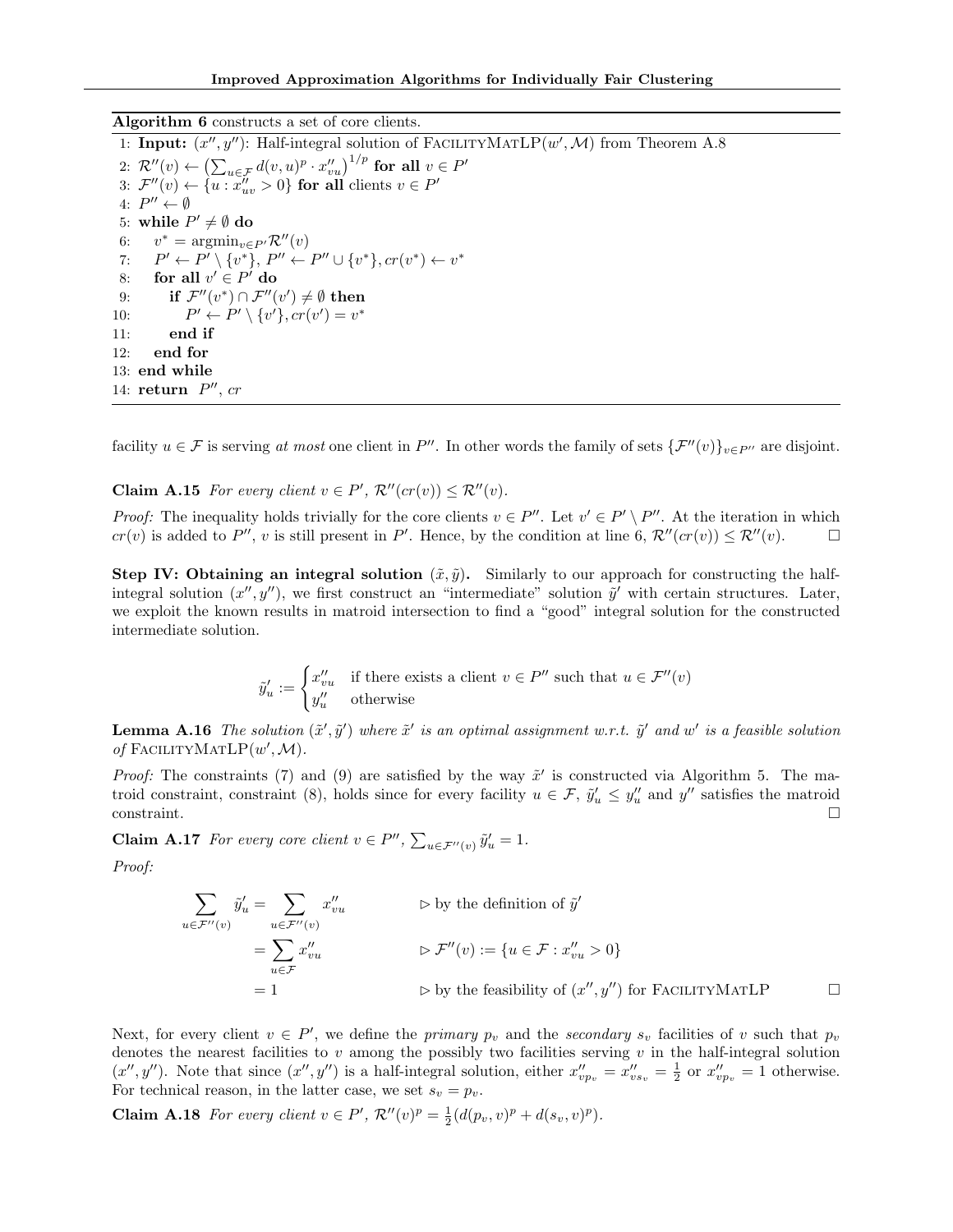*Proof:* It simply follows from the half-integrality of the solution  $(x'', y'')$  and the definition of the primary and the secondary facilities.  $\Box$ 

<span id="page-18-0"></span>**Claim A.19** For every client  $v \in P'$ ,  $d(p_v, v)^p \leq R''(v)^p \leq d(s_v, v)^p \leq 2R''(v)^p$ .

*Proof:* By the definition of  $p_v$  and  $s_v$ ,  $d(p_v, v)^p \leq \frac{1}{2}(d(p_v, v)^p + d(s_v, v)^p) \leq d(s_v, v)^p$ . By an application of Claim [A.18](#page-17-2) the proof is complete.  $\square$ 

Similarly to the previous section, we introduce a cost function  $H$  that serves as a proxy to bound the cost of a set of half-integral solutions we are considering in this section. Let  $H(\tilde{y}') := \sum_{u \in \mathcal{F}} f(u) \cdot \tilde{y}'_u$ cost of a set of half-integral solutions we are considering in this section. Let  $H(\tilde{y}') := \sum_{u \in \mathcal{F}} f(u) \cdot \tilde{y}'_u + \sum_{v \in P'} w'(v) A_v(\tilde{y}')$  where  $A_v(\tilde{y}')$  is the proxy for the per-unit assignment cost of a client  $v \in P'$  defined as

$$
A_v(\tilde{y}') := \sum_{u \in \mathcal{F}''(cr(v))} d(u, v)^p \cdot \tilde{y}'_u \tag{17}
$$

<span id="page-18-1"></span>**Lemma A.20** The proxy cost of the intermediate solution  $\tilde{y}'$  is at most  $(4 \cdot 3^{p-1} + 2)$  times the cost of  $(x'', y'')$ ;  $H(\tilde{y}') \leq (4 \cdot 3^{p-1} + 2) \cdot \text{cost}(x'', y'')$ .

*Proof:* Since for every facility  $u \in \mathcal{F}$ ,  $\tilde{y}'_u \leq y''_u$ ,  $\sum_{u \in \mathcal{F}} f(u) \cdot \tilde{y}'_u \leq \sum_{u \in \mathcal{F}} f(u) \cdot y''_u$ . Next, we consider the following cases to bound the contribution of the assignment cost of a client v in  $H(\tilde{y}')$ .

1. v is a core client  $(v \in P'')$ 

$$
A_v(\tilde{y}') = \sum_{u \in \mathcal{F}''(cr(v))} d(v, u)^p \cdot \tilde{y}'_u
$$
  
\n
$$
= \sum_{u \in \mathcal{F}''(v)} d(v, u)^p \cdot \tilde{y}'_u \qquad \qquad \triangleright cr(v) = v
$$
  
\n
$$
= \sum_{u \in \mathcal{F}''(v)} d(v, u)^p \cdot x''_{vu} \qquad \qquad \triangleright \text{by the definition of } \tilde{y}'
$$
  
\n
$$
= \sum_{u \in \mathcal{F}} d(v, u)^p \cdot x''_{vu} \qquad \qquad \triangleright \mathcal{F}''(v) := \{u \in \mathcal{F} : x''_{vu} > 0\}
$$
  
\n
$$
= \mathcal{R}''(v)^p
$$

2. v is not a core client  $(v \in P \setminus P'')$  and  $p_v \in \mathcal{F}''(cr(v))$ . Let  $u^* \in \mathcal{F}''(cr(v)) \setminus \{p_v\}$ .

$$
A_v(\tilde{y}') = \sum_{u \in \mathcal{F}''(cr(v))} d(v, u)^p \cdot \tilde{y}'_u
$$
  
\n
$$
= d(v, p_v)^p \cdot \tilde{y}'_{p_v} + d(v, u^*)^p \cdot \tilde{y}'_{u^*}
$$
  
\n
$$
\leq d(v, p_v)^p + 3^{p-1} \cdot (d(v, p_v)^p + d(p_v, cr(v))^p + d(cr(v), u^*)^p) \qquad \triangleright \text{Eq. (2) and } ||\tilde{y}'||_{\infty} \leq 1
$$
  
\n
$$
\leq \mathcal{R}''(v)^p + 3^{p-1} \cdot (\mathcal{R}''(v)^p + 2\mathcal{R}''(cr(v))^p)
$$
  
\n
$$
\leq \mathcal{R}''(v)^p + 3^p \cdot \mathcal{R}''(v)^p
$$
  
\n
$$
\leq (3^p + 1) \cdot \mathcal{R}''(v)^p
$$
  
\n
$$
\leq (3^p + 1) \cdot \mathcal{R}''(v)^p
$$

3. v is not a core client  $(v \in P \setminus P'')$  and  $p_v \notin \mathcal{F}''(cr(v))$ . Since  $p_v \notin \mathcal{F}''(cr(v))$ , we have that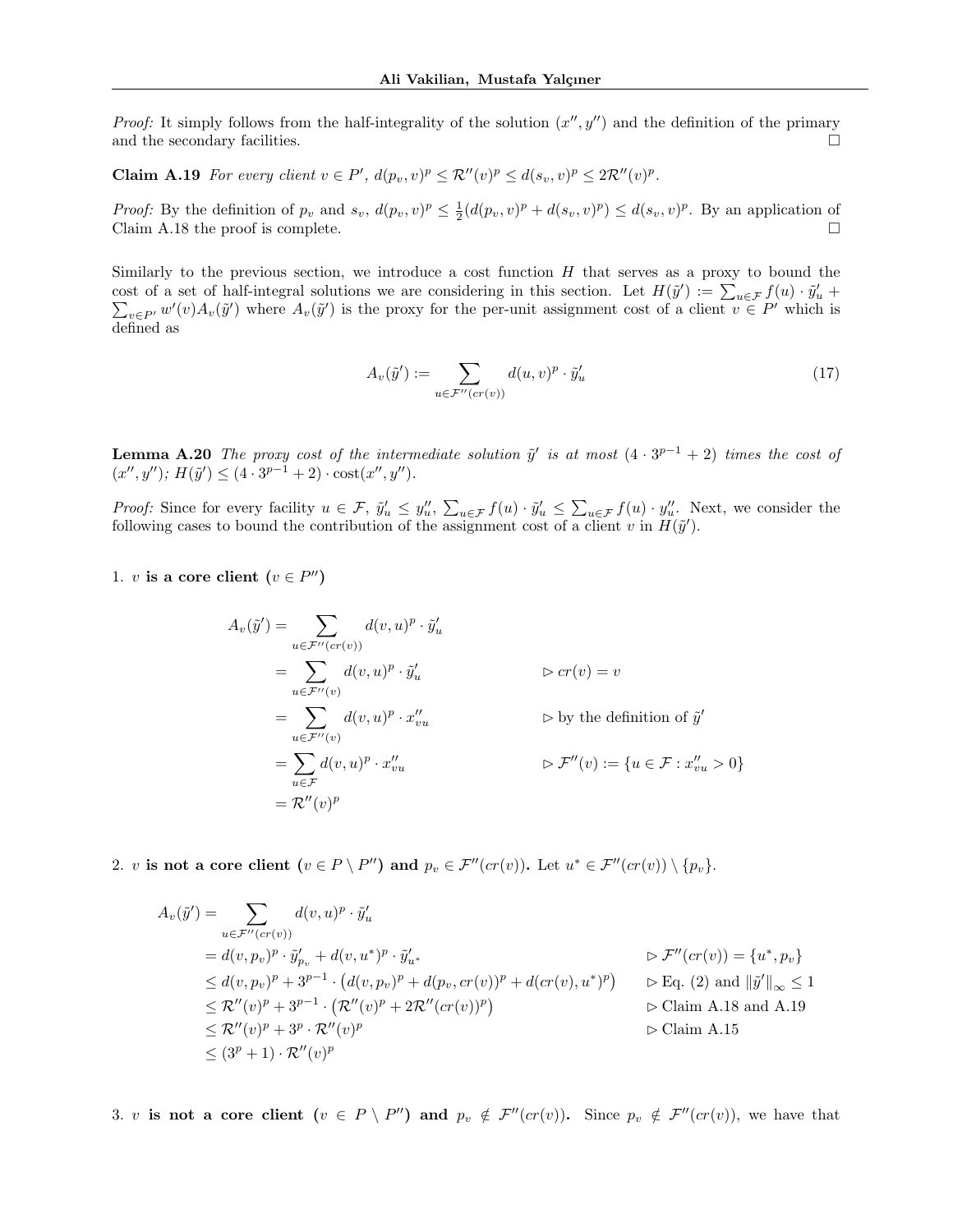$$
s_v \in p_v \notin \mathcal{F}''(cr(v)). \text{ Let } u^* \in \mathcal{F}''(cr(v)) \setminus \{s_v\}.
$$
  
\n
$$
A_v(\tilde{y}') = \sum_{u \in \mathcal{F}''(cr(v))} d(v, u)^p \cdot \tilde{y}'_u
$$
  
\n
$$
= d(v, s_v)^p \cdot \tilde{y}'_{s_v} + d(v, u^*)^p \cdot \tilde{y}'_{u^*}
$$
  
\n
$$
\leq 2\mathcal{R}''(v)^p + d(v, u^*)^p
$$
  
\n
$$
\leq 2\mathcal{R}''(v)^p + 3^{p-1} \cdot (d(v, s_v)^p + d(s_v, cr(v))^p + d(cr(v), u^*)^p) \qquad \triangleright \text{Claim A.19, } \tilde{y}'_{s_v} \leq 1
$$
  
\n
$$
\leq 2\mathcal{R}''(v)^p + 3^{p-1} \cdot (2\mathcal{R}''(v)^p + 2\mathcal{R}''(cr(v)))^p
$$
  
\n
$$
\leq 2\mathcal{R}''(v)^p + 4 \cdot 3^{p-1} \cdot \mathcal{R}''(v)^p
$$
  
\n
$$
\leq (4 \cdot 3^{p-1} + 2) \cdot \mathcal{R}''(v)^p
$$

Hence, summing over all clients in  $P'$ ,

$$
H(\tilde{y}') = \sum_{u \in \mathcal{F}} f(u) \cdot \tilde{y}'_u + \sum_{v \in P'} w'(v) \cdot A_v(\tilde{y}')
$$
  
\n
$$
\leq \sum_{u \in \mathcal{F}} f(u) \cdot \tilde{y}'_u + (4 \cdot 3^{p-1} + 2) \cdot \sum_{v \in P'} w'(v) \cdot \mathcal{R}''(v)^p
$$
  
\n
$$
\leq \sum_{u \in \mathcal{F}} f(u) \cdot y''_u + (4 \cdot 3^{p-1} + 2) \cdot \sum_{v \in P'} w'(v) \cdot (\sum_{u \in \mathcal{F}} d(u, v)^p \cdot x''_{uv})
$$
  
\n
$$
\leq (4 \cdot 3^{p-1} + 2) \cdot \text{cost}(x'', y'')
$$

Next, we define the following polytope  $\mathcal Q$  that has integral extreme points and contains  $\tilde y'$ .

<span id="page-19-1"></span>
$$
\mathcal{Q} := \{ y \in \mathbb{R}_+^{\mathcal{F}} : \sum_{u \in S} y_u \le r(S) \quad \forall S \subseteq \mathcal{F}, \quad \sum_{u \in \mathcal{F}''(v)} y_u = 1 \quad \forall v \in P'' \}
$$
(18)

First we show that for every solution  $\overline{y} \in \mathcal{Q}$ ,  $H(\overline{y}) \ge \text{cost}(\overline{x}, \overline{y})$  where  $\overline{x}$  is an optimal assignment w.r.t.  $\overline{y}$ and w' as described in Algorithm [5.](#page-13-2) We now prove that the cost of any vector  $\tilde{y} \in \mathcal{Q}$  with its optimal assignment  $\tilde{x}$  obtained by Algorithm [5](#page-13-2) is at most  $H(\tilde{y})$ . This Lemma proves for both  $\tilde{y}'$  and for  $\tilde{y}$  that  $H(\tilde{y}')$ and respectively  $H(\tilde{y})$  is an upper bound on the assignment cost.

# **Lemma A.21** For every  $\overline{y} \in \mathcal{Q}$ ,  $\text{cost}(\overline{x}, \overline{y}) \leq H(\overline{y})$  where  $\overline{x}$  is an optimal assignment w.r.t.  $\overline{y}$  and w'.

*Proof:* The total contribution of the facility opening cost in  $\cos(\bar{x}, \bar{y})$  and  $H(\bar{y})$  are the same. Observe that for every client  $v' \in P'$ , there exists a core client  $v \in P''$  such that  $cr(v') = v$ . In the following, we construct a feasible assignment  $\hat{x}$  w.r.t.  $\overline{y}$  and  $P''$  such that its assignment cost is equal to the assignment cost of  $H(\tilde{y}')$  (which is equal to  $\sum_{v \in P'} A_v(\overline{y})$ ). Once we have  $\hat{x}$ , the lemma simply follows from the optimality of assignment  $\overline{x}$  w.r.t.  $\overline{y}$  and  $P''$ .

We construct  $\hat{x}$  as follows. For each client  $v \in P'$ ,  $\hat{x}_{vu} = \overline{y}_u$  if  $u \in \mathcal{F}''(cr(v))$  and zero otherwise. This is a feasible assignment w.r.t.  $\overline{y}$  and  $w'$  because  $\overline{y} \in \mathcal{Q}$ . We next bound the cost of solution  $(\hat{x}, \overline{y})$ .

cost(
$$
\overline{x}, \overline{y}
$$
)  $\leq$  cost( $\hat{x}, \overline{y}$ )  
\n
$$
= \sum_{u \in \mathcal{F}} f(u) \cdot \overline{y}_u + \sum_{v \in P'} \sum_{u \in \mathcal{F}} w' \cdot d(v, u)^p \cdot \hat{x}_{vu}
$$
\n
$$
= \sum_{u \in \mathcal{F}} f(u) \cdot \overline{y}_u + \sum_{v \in P'} \sum_{u \in \mathcal{F}''(cr(v))} w'(v) \cdot d(v, u)^p \cdot \overline{y}_u \qquad \Rightarrow
$$
 by the definition of  $\tilde{x}$   
\n
$$
= H(\overline{y})
$$

#### <span id="page-19-0"></span>**Lemma A.22** There is an integral solution  $\tilde{y}$  that minimizes H over the polytope Q.

*Proof:* The desired solution  $\tilde{y}$  exists since H is a linear function and the extreme point of the polytope Q are integral. The latter holds since Q is non-empty and an intersection of two matroid polytopes (defined by M and the partition matroid corresponding to  $\sum_{u \in \mathcal{F}''(v)} y_u = 1, \forall v \in P$  $\blacksquare$ ).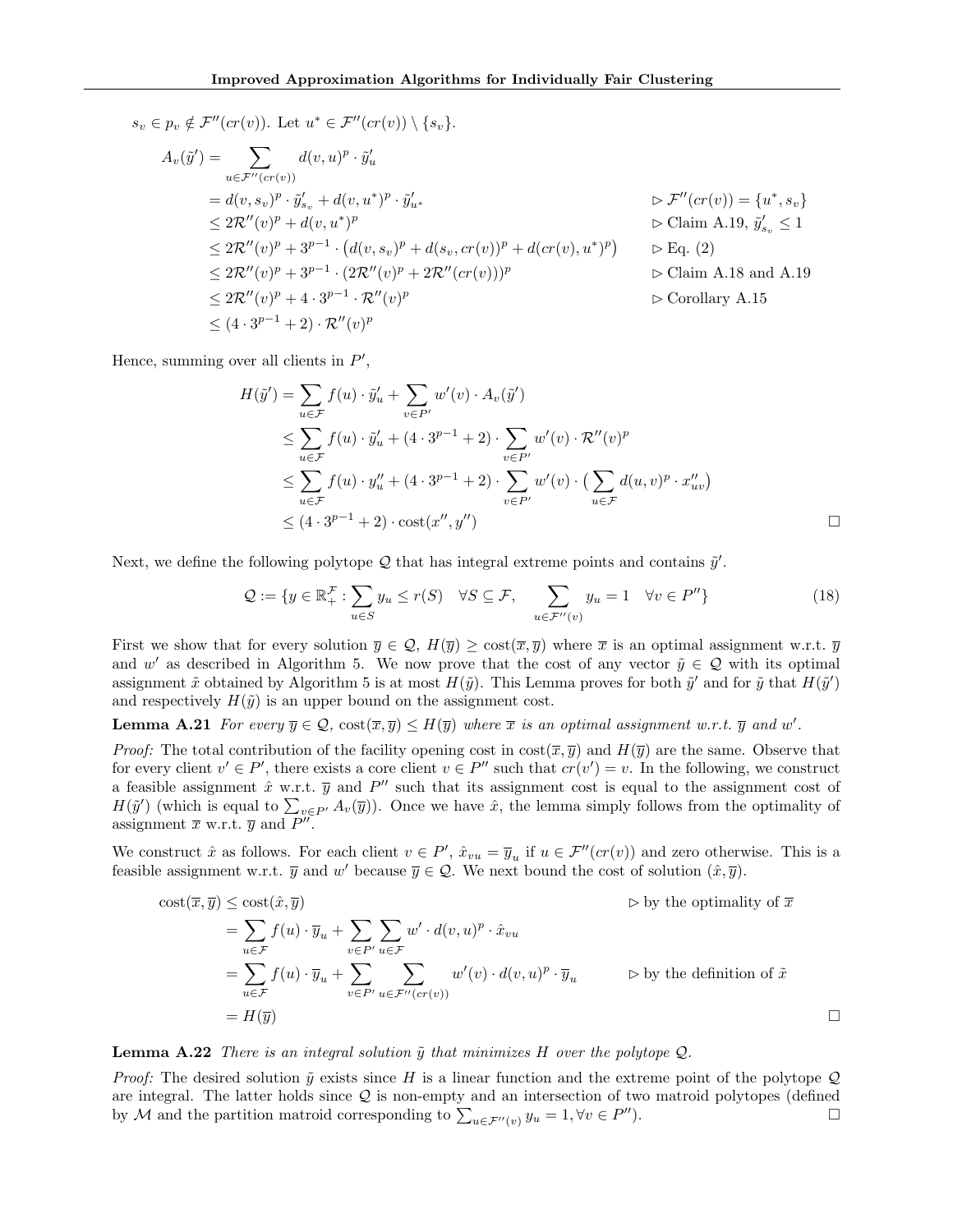*Proof of* Theorem [A.14](#page-16-1) By Theorem [A.8,](#page-13-6) there exist a half-integral solution  $(x'', y'')$  of FACILITYMATLP( $M, w'$ ) of cost at most  $3^p \cdot z^*$ . Let  $\tilde{y}$  be the minimizer of H over the polytope Q. Moreover, let  $\tilde{x}$  denote the optimal assignment of  $\tilde{y}$  w.r.t. w'. By Lemma [A.22,](#page-19-0) the solution  $(\tilde{x}, \tilde{y})$  is an integral feasible solution of FACILITYMATLP $(M, w')$ . Furthermore,

$$
\begin{aligned}\n\text{cost}(\tilde{x}, \tilde{y}) &\le H(\tilde{y}) && \Rightarrow \text{by Lemma A.21} \\
&\le H(\tilde{y}') && \Rightarrow \text{since } \tilde{y} = \text{argmin}_{y \in \mathcal{Q}} H(y) \text{ and } \tilde{y}' \in \mathcal{Q} \\
&\le (4 \cdot 3^{p-1} + 2) \cdot \text{cost}(x'', y'') && \Rightarrow \text{by Lemma A.20} \\
&\le (4 \cdot 3^{p-1} + 2) \cdot 3^p \cdot z^* && \Rightarrow \text{by Theorem A.8}\n\end{aligned}
$$

Now we are ready to state the main theorem of  $\ell_p$ -norm facility location under matroid constraint.

Theorem A.23 (Main Theorem of  $\ell_p$ -norm Facility Location Under Matroid Constraint) For  $p > 1$ , there exists a polynomial time algorithm that finds a (16<sup>p</sup>)-approximate solution of  $\ell_p$ -clustering on  $(w, P)$  under matroid constraint M.

*Proof:* Following the result of this section, we first construct a well-separated instance  $(w', P')$ . By Theorem [A.14,](#page-16-1) we can construct an integral solution of the well-separated instance of cost at most  $(4 \cdot 3^{p-1} + 2) \cdot 3^p \cdot z^*$ . Next, by Theorem [A.3,](#page-11-3) the constructed solution can be extended to a feasible solution of the original instance  $(w, P)$  of cost at most  $4 \cdot 16^{p-1} \cdot z^* + (\frac{8}{7})^{p-1} \cdot (4 \cdot 3^{p-1} + 2) \cdot 3^p \cdot z^* < 16^p \cdot z^*$ (for  $p > 1$ ).

**Remark A.24** Note that our approach works for  $p = 1$  too and achieves a 22-approximation guarantee. However, since the result of [\[Swamy,](#page-9-2) [2016\]](#page-9-2) provides an 8-approximation in this case  $(p = 1)$ , we only consider  $p > 1$  here.

### B Missing Proofs

<span id="page-20-1"></span>**Lemma B.1 (Lemma A.1 [Makarychev et al.](#page-9-23) [\[2019\]](#page-9-23))** Let  $x, y_1, \dots, y_n$  be non-negative real numbers and  $\lambda > 0, p \ge 1$ . Then,

<span id="page-20-0"></span>
$$
(x + \sum_{i=1}^{n} y_i)^p \le (1 + \lambda)^{p-1} x^p + \left(\frac{(1 + \lambda)n}{\lambda}\right)^{p-1} \sum_{i=1}^{n} y_i^p.
$$

*Proof of* Lemma [3.8.](#page-5-3) Let  $u, v, w \in (F \cup M)$  three arbitrary points and let  $u_P, v_P, w_P$  be their corresponding points from P. Furthermore, let  $\hat{\varepsilon} := \min\{(\frac{\varepsilon(n-k)}{\beta,k})\}$  $\frac{n-k)}{\beta \cdot k}$ )<sup>1/p</sup>, 1}.

First we prove that  $d'(u, v) = 0 \iff u = v$ . If  $u = v$ , then by line [13](#page-6-3) the distance  $d'(u, v)$  is set to zero. To show the other direction, if  $d'(u, v) = 0$  then the constraint  $u = v$  for the assignment in line [13](#page-6-3) is satisfied since  $d(u_p, v_p) > 0$  for all  $u_p \neq v_p$  (line [14\)](#page-6-4) and  $d'(u, v) = \hat{\varepsilon} \cdot \delta > 0$  when  $u_p = v_p$  and  $u \neq v$  (line [15\)](#page-6-5).

Secondly, we prove the symmetric property  $d'(u, v) = d'(v, u)$ . If  $d'(u, v) = 0$ , then by the first part  $u = v$ and therefore  $d'(v, u) = 0 = d(u, v)$ . Assume  $d'(u, v) > 0$  which implies  $u \neq v$ . If  $u_P \neq v_P$ , then by line [14](#page-6-4) and the metric properties of d,  $d'(u, v) = d(u_P, v_P) = d(v_P, u_P) = d'(v, u)$  holds. Otherwise, by line [15,](#page-6-5)  $d'(u, v) = \hat{\varepsilon} \cdot \delta = d'(v, u).$ 

Lastly we show that the triangle inequality  $d'(u, w) \leq d'(u, v) + d'(v, w)$  holds. If  $u = w$  then by the first property,  $d'(u, w) = 0$  so the inequality holds. Assume  $u \neq w$  and consider their corresponding points  $u_P, w_P.$ 

- 1. If  $u_P = w_P$  then,  $d'(u, w) = \hat{\varepsilon} \cdot \delta$ . Let  $v_P$  be the corresponding point of v. If  $v_P = u_P$ , then  $d'(u, v) =$  $d'(u, w) = \hat{\varepsilon} \cdot \delta$  and therefore  $d'(u, w) \leq d'(u, v) + d'(v, w)$  already holds. If  $v_P \neq u_P$ , then  $d'(u, v) =$  $d(u_P, v_P) \ge \min_{x,y \in P} d(x,y) \ge \hat{\varepsilon} \cdot \delta$ . Thus  $d'(u, w) \le d'(u, v) + d'(v, w)$  holds.
- 2. If  $u_P \neq w_P$  then  $d'(u, w) = d(u_P, w_P) \geq \hat{\varepsilon} \cdot \delta$ . Note that  $(u_P = v_P \text{ and } v_P = w_P)$  can not hold, so consider the remaining three cases cases: